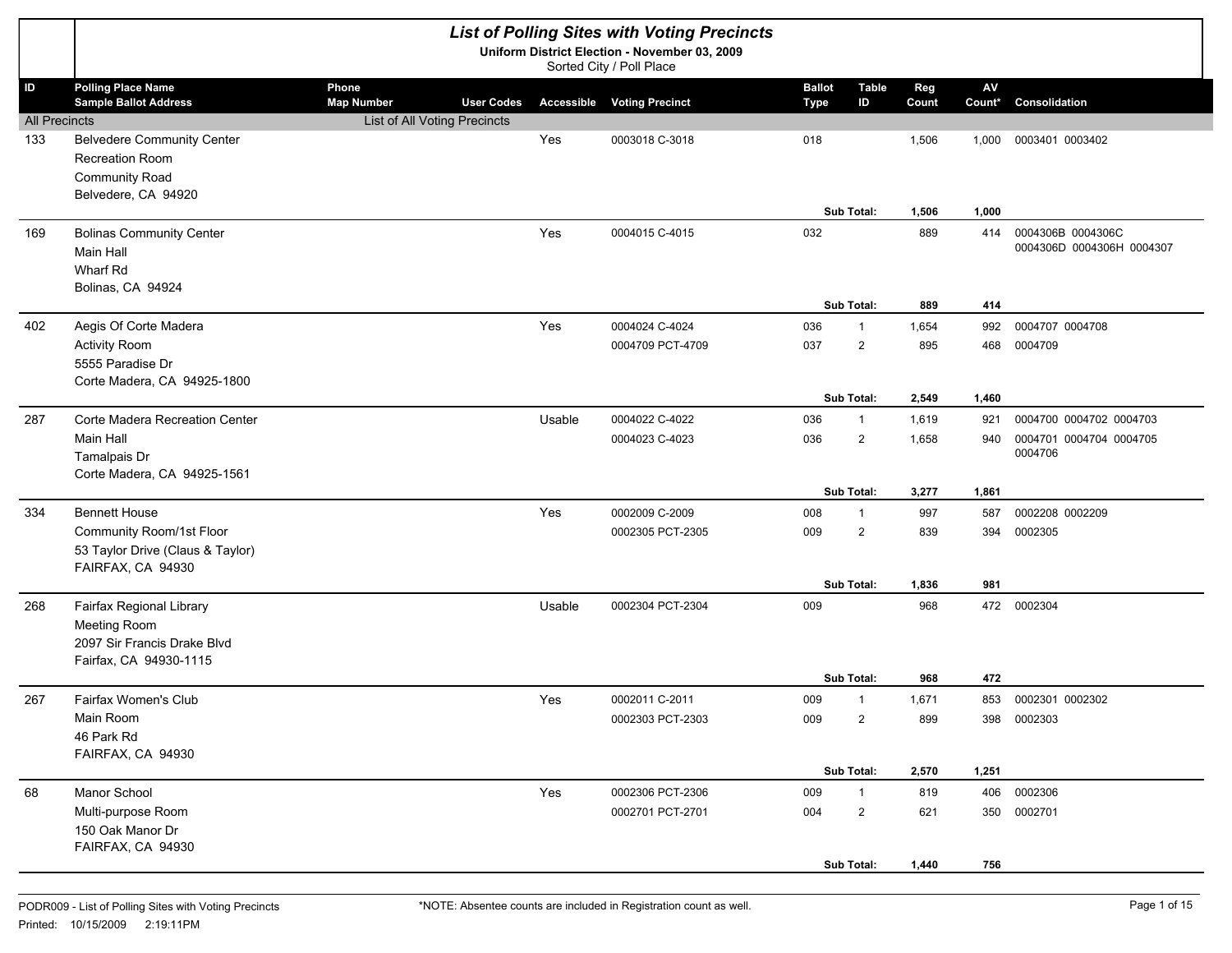| ID                   | <b>Polling Place Name</b><br><b>Sample Ballot Address</b> | Phone<br><b>Map Number</b>   | <b>User Codes</b> |        | <b>Accessible Voting Precinct</b> | <b>Ballot</b><br><b>Type</b> | <b>Table</b><br>ID | Reg<br>Count | $\mathsf{AV}$<br>Count* | Consolidation              |
|----------------------|-----------------------------------------------------------|------------------------------|-------------------|--------|-----------------------------------|------------------------------|--------------------|--------------|-------------------------|----------------------------|
| <b>All Precincts</b> |                                                           | List of All Voting Precincts |                   |        |                                   |                              |                    |              |                         |                            |
| 356                  | Cape Marin                                                |                              |                   | Yes    | 0002001 C-2001                    | 006                          | 1                  | 1,346        | 848                     | 0002103 0002104            |
|                      | Clubhouse                                                 |                              |                   |        | 0004806 PCT-4806                  | 006                          | $\overline{2}$     | 422          | 201                     | 0004806                    |
|                      | Laderman Lane                                             |                              |                   |        |                                   |                              |                    |              |                         |                            |
|                      | Greenbrae, CA 94904-2482                                  |                              |                   |        |                                   |                              |                    |              |                         |                            |
|                      |                                                           |                              |                   |        |                                   |                              | Sub Total:         | 1,768        | 1,049                   |                            |
| 260                  | The Tamalpais                                             |                              |                   | Yes    | 0002101 PCT-2101                  | 006                          |                    | 947          | 594                     | 0002101                    |
|                      | Auditorium                                                |                              |                   |        |                                   |                              |                    |              |                         |                            |
|                      | 501 Via Casitas                                           |                              |                   |        |                                   |                              |                    |              |                         |                            |
|                      | GREENBRAE, CA 94904                                       |                              |                   |        |                                   |                              |                    |              |                         |                            |
|                      |                                                           |                              |                   |        |                                   |                              | Sub Total:         | 947          | 594                     |                            |
| 307                  | <b>Inverness Fire House</b>                               |                              |                   | No     | 0004103 PCT-4103                  | 025                          |                    | 605          | 308                     | 0004103                    |
|                      | Conference Room                                           |                              |                   |        |                                   |                              |                    |              |                         |                            |
|                      | 50 Inverness Way                                          |                              |                   |        |                                   |                              |                    |              |                         |                            |
|                      | INVERNESS, CA 94937                                       |                              |                   |        |                                   |                              |                    |              |                         |                            |
|                      |                                                           |                              |                   |        |                                   |                              | Sub Total:         | 605          | 308                     |                            |
| 75                   | Anthony Bacich School                                     |                              |                   | Yes    | 0002013 C-2013                    | 004                          |                    | 1,015        | 679                     | 0002500 0002501            |
|                      | Library                                                   |                              |                   |        |                                   |                              |                    |              |                         |                            |
|                      | 25 Mc Allister Ave                                        |                              |                   |        |                                   |                              |                    |              |                         |                            |
|                      | KENTFIELD, CA 94904                                       |                              |                   |        |                                   |                              |                    |              |                         |                            |
|                      |                                                           |                              |                   |        |                                   |                              | Sub Total:         | 1,015        | 679                     |                            |
| 77                   | Kentfield Fire Station                                    |                              |                   | Yes    | 0002014 C-2014                    | 004                          |                    | 1,024        | 602                     | 0002502 0002503            |
|                      | Engine Room                                               |                              |                   |        |                                   |                              |                    |              |                         |                            |
|                      | 1004 Sir Francis Drake Blvd                               |                              |                   |        |                                   |                              |                    |              |                         |                            |
|                      | KENTFIELD, CA 94904                                       |                              |                   |        |                                   |                              |                    |              |                         |                            |
|                      |                                                           |                              |                   |        |                                   |                              | Sub Total:         | 1,024        | 602                     |                            |
| 274                  | St Sebastian's Church                                     |                              |                   | Yes    | 0002019 C-2019                    | 004                          | $\mathbf{1}$       | 1,088        | 698                     | 0002800 0002801            |
|                      | Parish Hall                                               |                              |                   |        | 0002102 PCT-2102                  | 006                          | $\overline{2}$     | 916          |                         | 575 0002102                |
|                      | 373 Bon Air Rd                                            |                              |                   |        |                                   |                              |                    |              |                         |                            |
|                      | KENTFIELD, CA 94904                                       |                              |                   |        |                                   |                              |                    |              |                         |                            |
|                      |                                                           |                              |                   |        |                                   |                              | Sub Total:         | 2,004        | 1,273                   |                            |
| 193                  | Larkspur Recreation Department                            |                              |                   | Yes    | 0002107 PCT-2107                  | 007                          | $\mathbf{1}$       | 487          | 286                     | 0002107                    |
|                      | Larkspur Community Room                                   |                              |                   |        | 0004800 PCT-4800                  | 007                          | $\overline{2}$     | 478          |                         | 312 0004800                |
|                      | 240 Doherty Drive                                         |                              |                   |        |                                   |                              |                    |              |                         |                            |
|                      | Larkspur, CA 94939                                        |                              |                   |        |                                   |                              |                    |              |                         |                            |
|                      |                                                           |                              |                   |        |                                   |                              | Sub Total:         | 965          | 598                     |                            |
| 372                  | Masonic Lodge                                             |                              |                   | No     | 0002004 C-2004                    | 007                          | $\mathbf{1}$       | 522          | 338                     | 0002112A 0002112D          |
|                      | Dining Room                                               |                              |                   |        | 0002005 C-2005                    | 006                          | $\overline{c}$     | 377          | 192                     | 0002112B 0002112C 0002112E |
|                      | 1122 Magnolia Ave                                         |                              |                   |        | 0002015 C-2015                    | 004                          | 3                  | 1,406        | 936                     | 0002504 0002505 0002506    |
|                      | LARKSPUR, CA 94939                                        |                              |                   |        |                                   |                              |                    |              |                         |                            |
|                      |                                                           |                              |                   |        |                                   |                              | Sub Total:         | 2,305        | 1,466                   |                            |
| 196                  | Redwoods Presbyterian Church                              |                              |                   | Usable | 0002003 C-2003                    | 007                          |                    | 959          | 574                     | 0002110 0002111            |
|                      | Fellowship Hall                                           |                              |                   |        |                                   |                              |                    |              |                         |                            |
|                      | 110 Magnolia Ave                                          |                              |                   |        |                                   |                              |                    |              |                         |                            |
|                      | LARKSPUR, CA 94939                                        |                              |                   |        |                                   |                              |                    |              |                         |                            |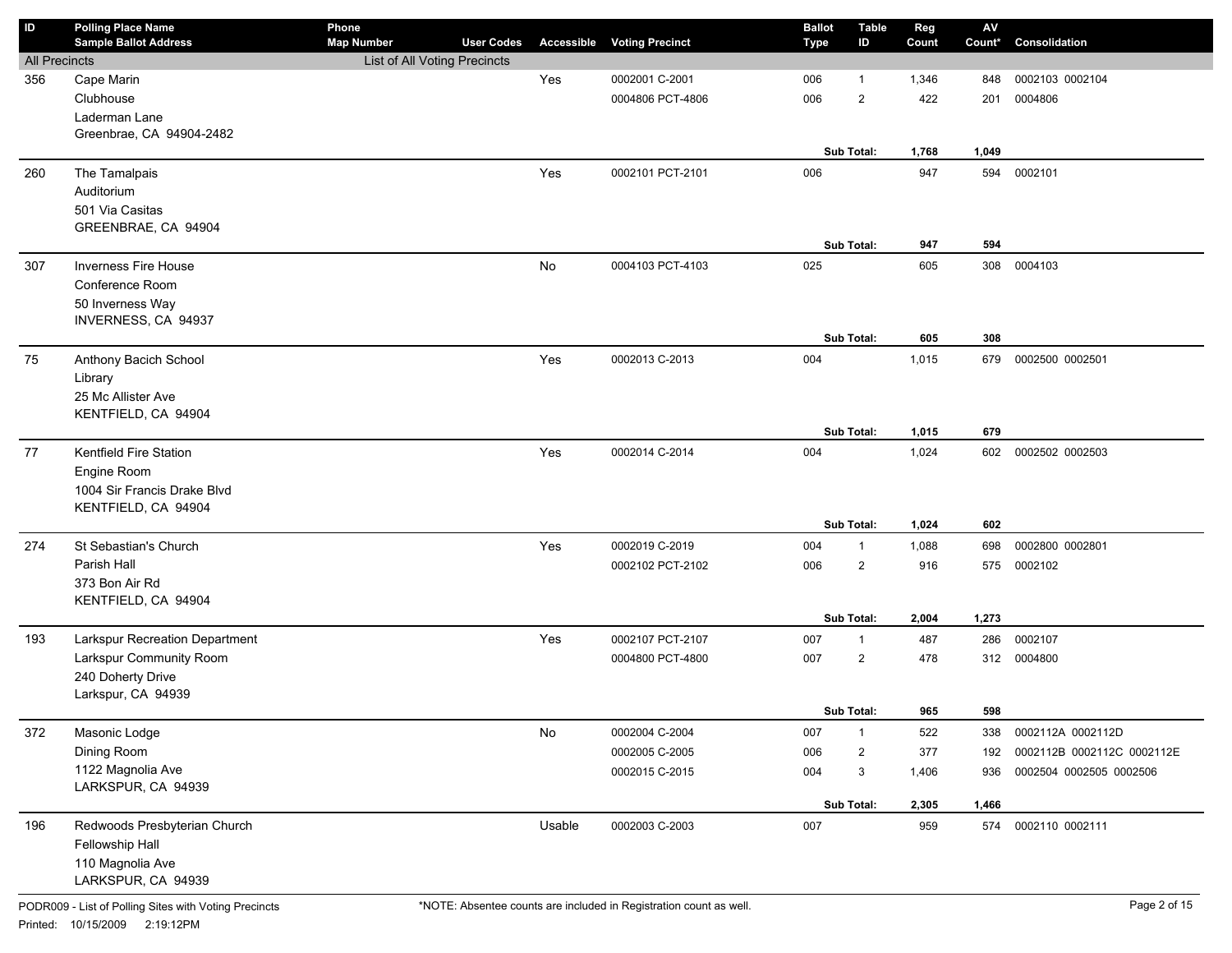| $\sf ID$             | <b>Polling Place Name</b><br><b>Sample Ballot Address</b> | Phone<br><b>Map Number</b>   | <b>User Codes</b> |        | <b>Accessible Voting Precinct</b> | <b>Ballot</b><br>Type | <b>Table</b><br>ID      | Reg<br>Count | ${\sf AV}$<br>Count* | Consolidation                          |
|----------------------|-----------------------------------------------------------|------------------------------|-------------------|--------|-----------------------------------|-----------------------|-------------------------|--------------|----------------------|----------------------------------------|
| <b>All Precincts</b> |                                                           | List of All Voting Precincts |                   |        |                                   |                       |                         |              |                      |                                        |
|                      |                                                           |                              |                   |        |                                   |                       | Sub Total:              | 959          | 574                  |                                        |
| 194                  | St Patrick's Church                                       |                              |                   | Yes    | 0002002 C-2002                    | 007                   |                         | 1,405        | 781                  | 0002108 0002109                        |
|                      | <b>Healy Hall</b>                                         |                              |                   |        |                                   |                       |                         |              |                      |                                        |
|                      | Magnolia & King Streets                                   |                              |                   |        |                                   |                       |                         |              |                      |                                        |
|                      | Larkspur, CA 94939-1943                                   |                              |                   |        |                                   |                       |                         |              |                      |                                        |
|                      |                                                           |                              |                   |        |                                   |                       | Sub Total:              | 1,405        | 781                  |                                        |
| 364                  | Marin Community Services Dist                             |                              |                   | No     | 0003023 C-3023                    | 021                   | $\mathbf{1}$            | 650          | 382                  | 0003600C 0003600D                      |
|                      | Gymnasium                                                 |                              |                   |        |                                   |                       |                         |              |                      | 0003600E 0003600F 0003602B<br>0003602C |
|                      | 630 Drake Ave                                             |                              |                   |        | 0003024 C-3024                    | 022                   | $\overline{\mathbf{c}}$ | 1,362        | 636                  | 0003600G 0003601                       |
|                      | Marin City, CA 94965                                      |                              |                   |        |                                   |                       | Sub Total:              | 2,012        | 1,018                |                                        |
|                      |                                                           |                              |                   |        |                                   |                       |                         |              |                      |                                        |
| 112                  | Almonte Improvement Club                                  |                              |                   | No     | 0003020 C-3020                    | 019                   |                         | 1,712        | 975                  | 0003501 0003504 0003505<br>0003508     |
|                      | Large Hall                                                |                              |                   |        |                                   |                       |                         |              |                      |                                        |
|                      | Almonte & Wisteria Way<br>Mill Valley, CA 94941-4138      |                              |                   |        |                                   |                       |                         |              |                      |                                        |
|                      |                                                           |                              |                   |        |                                   |                       | Sub Total:              | 1,712        | 975                  |                                        |
| 114                  | Episcopal Church Of Our Savior                            |                              |                   | Yes    | 0003006 C-3006                    | 012                   |                         | 975          | 530                  | 0003205 0003206                        |
|                      | Lovell Entrance - Fireside Room                           |                              |                   |        |                                   |                       |                         |              |                      |                                        |
|                      | 10 Old Mill St                                            |                              |                   |        |                                   |                       |                         |              |                      |                                        |
|                      | MILL VALLEY, CA 94941                                     |                              |                   |        |                                   |                       |                         |              |                      |                                        |
|                      |                                                           |                              |                   |        |                                   |                       | Sub Total:              | 975          | 530                  |                                        |
| 163                  | Homestead Valley Community Ctr                            |                              |                   | Yes    | 0004008 C-4008                    | 019                   |                         | 1,585        | 926                  | 0004300 0004303 0004304                |
|                      | <b>Upstairs Meeting Room</b>                              |                              |                   |        |                                   |                       |                         |              |                      |                                        |
|                      | 315 Montford Ave                                          |                              |                   |        |                                   |                       |                         |              |                      |                                        |
|                      | MILL VALLEY, CA 94941                                     |                              |                   |        |                                   |                       |                         |              |                      |                                        |
|                      |                                                           |                              |                   |        |                                   |                       | Sub Total:              | 1,585        | 926                  |                                        |
| 152                  | Marin Amateur Radio Club                                  |                              |                   | Usable | 0003705 PCT-3705                  | 019                   |                         | 465          | 209                  | 0003705                                |
|                      | Main Meeting Room                                         |                              |                   |        |                                   |                       |                         |              |                      |                                        |
|                      | 27 Shell Rd<br>MILL VALLEY, CA 94941                      |                              |                   |        |                                   |                       |                         |              |                      |                                        |
|                      |                                                           |                              |                   |        |                                   |                       | Sub Total:              | 465          | 209                  |                                        |
| 308                  | Mill Valley City Hall                                     |                              |                   | Usable | 0003204 PCT-3204                  | 012                   |                         | 970          |                      | 552 0003204                            |
|                      | 2nd Floor Conference Room                                 |                              |                   |        |                                   |                       |                         |              |                      |                                        |
|                      | 26 Corte Madera Ave                                       |                              |                   |        |                                   |                       |                         |              |                      |                                        |
|                      | MILL VALLEY, CA 94941                                     |                              |                   |        |                                   |                       |                         |              |                      |                                        |
|                      |                                                           |                              |                   |        |                                   |                       | Sub Total:              | 970          | 552                  |                                        |
| 396                  | Mill Valley Community Ctr                                 |                              |                   | Yes    | 0003004 C-3004                    | 012                   |                         | 2,163        | 1,382                | 0003201 0003209 0003215                |
|                      | Forest Room                                               |                              |                   |        |                                   |                       |                         |              |                      | 0003217                                |
|                      | 180 Camino Alto                                           |                              |                   |        |                                   |                       |                         |              |                      |                                        |
|                      | Mill Valley, CA 94941-4603                                |                              |                   |        |                                   |                       |                         |              |                      |                                        |
|                      |                                                           |                              |                   |        |                                   |                       | Sub Total:              | 2,163        | 1,382                |                                        |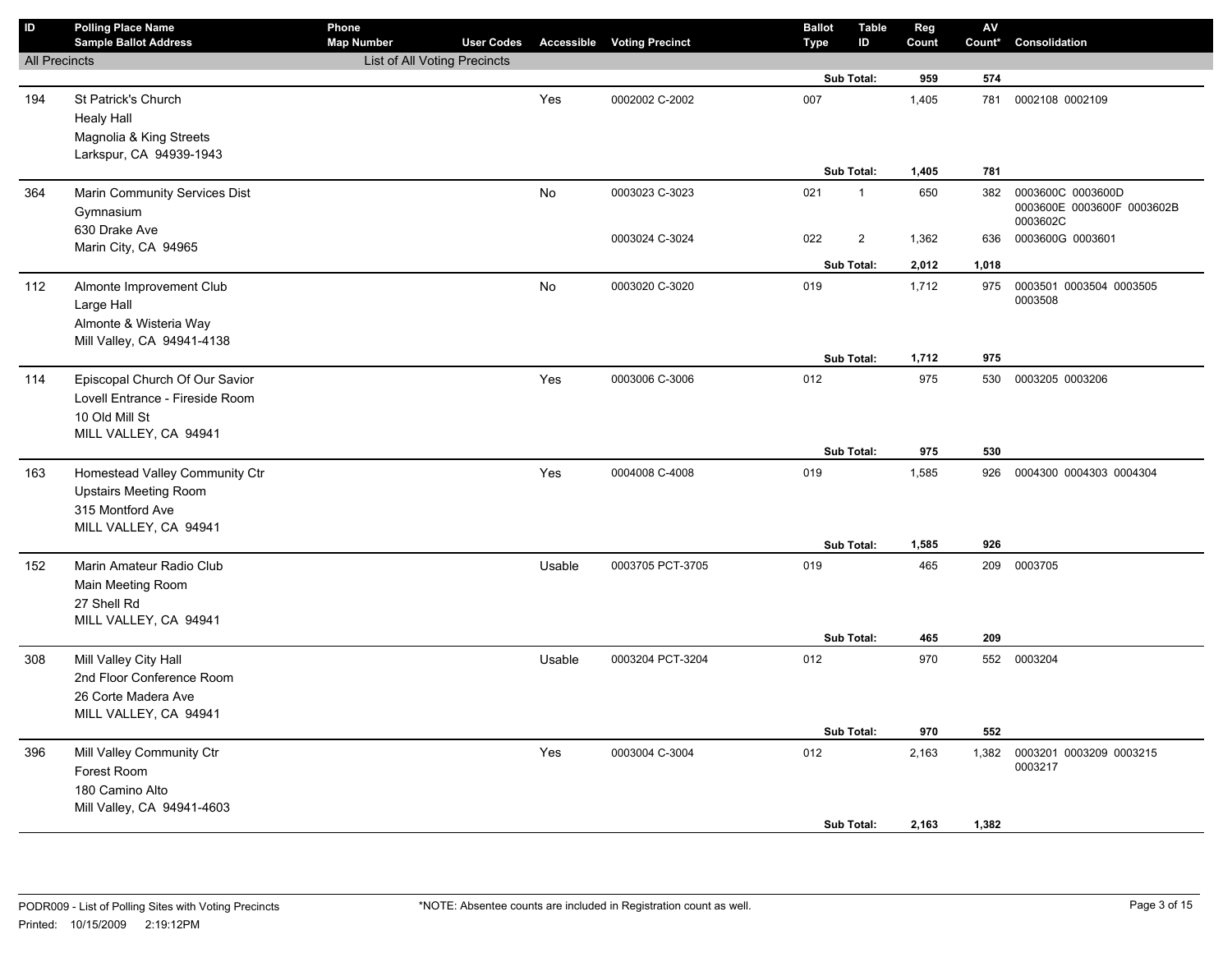| ID                   | <b>Polling Place Name</b>             | Phone                        |                   |        |                                   | <b>Ballot</b> | <b>Table</b>   | Reg   | $\mathsf{A}\mathsf{V}$ |                            |
|----------------------|---------------------------------------|------------------------------|-------------------|--------|-----------------------------------|---------------|----------------|-------|------------------------|----------------------------|
|                      | <b>Sample Ballot Address</b>          | <b>Map Number</b>            | <b>User Codes</b> |        | <b>Accessible Voting Precinct</b> | <b>Type</b>   | ID             | Count | Count*                 | Consolidation              |
| <b>All Precincts</b> |                                       | List of All Voting Precincts |                   |        |                                   |               |                |       |                        |                            |
| 418                  | Muir Woods Park Community Association |                              |                   | Usable | 0004013 C-4013                    | 030           |                | 498   | 246                    | 0004302B 0004302C          |
|                      | Main Room                             |                              |                   |        |                                   |               |                |       |                        | 0004302D 0004302E 0004302F |
|                      | 40 Ridge Ave                          |                              |                   |        |                                   |               |                |       |                        |                            |
|                      | Mill Valley, CA 94941-1783            |                              |                   |        |                                   |               |                |       |                        |                            |
|                      |                                       |                              |                   |        |                                   |               | Sub Total:     | 498   | 246                    |                            |
| 278                  | Our Lady Of Mt Carmel Church          |                              |                   | No     | 0003007 C-3007                    | 012           |                | 1,944 | 1,088                  | 0003207 0003208 0003210    |
|                      | O Brien Hall (use Church Park Lot)    |                              |                   |        |                                   |               |                |       |                        |                            |
|                      | 3 Oakdale Ave                         |                              |                   |        |                                   |               |                |       |                        |                            |
|                      | MILL VALLEY, CA 94941                 |                              |                   |        |                                   |               |                |       |                        |                            |
|                      |                                       |                              |                   |        |                                   |               | Sub Total:     | 1,944 | 1,088                  |                            |
| 280                  | Park School                           |                              |                   | No     | 0003008 C-3008                    | 012           |                | 1,838 | 1,026                  | 0003211A 0003212 0003213   |
|                      | Multi-purpose Room                    |                              |                   |        |                                   |               |                |       |                        | 0003214                    |
|                      | 360 E. Blithedale Ave                 |                              |                   |        |                                   |               |                |       |                        |                            |
|                      | Mill Valley, CA 94941-2140            |                              |                   |        |                                   |               |                |       |                        |                            |
|                      |                                       |                              |                   |        |                                   |               | Sub Total:     | 1,838 | 1,026                  |                            |
| 310                  | Sewerage Agency Of So Marin           |                              |                   | Usable | 0003005 C-3005                    | 012           |                | 899   | 536                    | 0003202 0003203            |
|                      | Conference Room                       |                              |                   |        |                                   |               |                |       |                        |                            |
|                      | 450 Sycamore Ave                      |                              |                   |        |                                   |               |                |       |                        |                            |
|                      | Mill Valley, CA 94941-2232            |                              |                   |        |                                   |               |                |       |                        |                            |
|                      |                                       |                              |                   |        |                                   |               | Sub Total:     | 899   | 536                    |                            |
| 311                  | So Marin Fire Protection Dist         |                              |                   | Yes    | 0003026 C-3026                    | 023           |                | 918   | 517                    | 0003701 0003703            |
|                      | <b>Training Room</b>                  |                              |                   |        |                                   |               |                |       |                        |                            |
|                      | 308 Reed Blvd                         |                              |                   |        |                                   |               |                |       |                        |                            |
|                      | MILL VALLEY, CA 94941                 |                              |                   |        |                                   |               |                |       |                        |                            |
|                      |                                       |                              |                   |        |                                   |               | Sub Total:     | 918   | 517                    |                            |
| 153                  | <b>Strawberry Shores Office</b>       |                              |                   | No     | 0003025 C-3025                    | 023           |                | 1,156 | 662                    | 0003700 0003706            |
|                      |                                       |                              |                   |        |                                   |               |                |       |                        |                            |
|                      | Recreation Room                       |                              |                   |        |                                   |               |                |       |                        |                            |
|                      | 111 Seminary Dr.                      |                              |                   |        |                                   |               |                |       |                        |                            |
|                      | MILL VALLEY, CA 94941                 |                              |                   |        |                                   |               | Sub Total:     | 1,156 | 662                    |                            |
|                      |                                       |                              |                   |        |                                   |               |                |       |                        |                            |
| 342                  | Tam Valley Community Ctr              |                              |                   | Usable | 0003019 C-3019                    | 019           | $\mathbf{1}$   | 1,662 | 908                    | 0003500 0003502 0003506    |
|                      | Main Auditorium Hall                  |                              |                   |        | 0003021 C-3021                    | 019           | $\overline{2}$ | 1,657 | 914                    | 0003503 0003507            |
|                      | 203 Marin Ave                         |                              |                   |        |                                   |               |                |       |                        |                            |
|                      | Mill Valley, CA 94941-4068            |                              |                   |        |                                   |               |                |       |                        |                            |
|                      |                                       |                              |                   |        |                                   |               | Sub Total:     | 3,319 | 1,822                  |                            |
| 121                  | The Redwoods                          |                              |                   | Yes    | 0003216 PCT-3216                  | 012           |                | 621   |                        | 415 0003216                |
|                      | Auditorium                            |                              |                   |        |                                   |               |                |       |                        |                            |
|                      | 40 Camino Alto                        |                              |                   |        |                                   |               |                |       |                        |                            |
|                      | MILL VALLEY, CA 94941                 |                              |                   |        |                                   |               |                |       |                        |                            |
|                      |                                       |                              |                   |        |                                   |               | Sub Total:     | 621   | 415                    |                            |
| 164                  | Muir Beach Community Center           |                              |                   | Yes    | 0004009 C-4009                    | 029           |                | 277   | 135                    | 0004301A 0004301B 0004301C |
|                      | Main Meeting Room                     |                              |                   |        |                                   |               |                |       |                        | 0004301G                   |
|                      | 19 Seacape Dr                         |                              |                   |        |                                   |               |                |       |                        |                            |
|                      | Muir Beach, CA 94965                  |                              |                   |        |                                   |               |                |       |                        |                            |
|                      |                                       |                              |                   |        |                                   |               |                |       |                        |                            |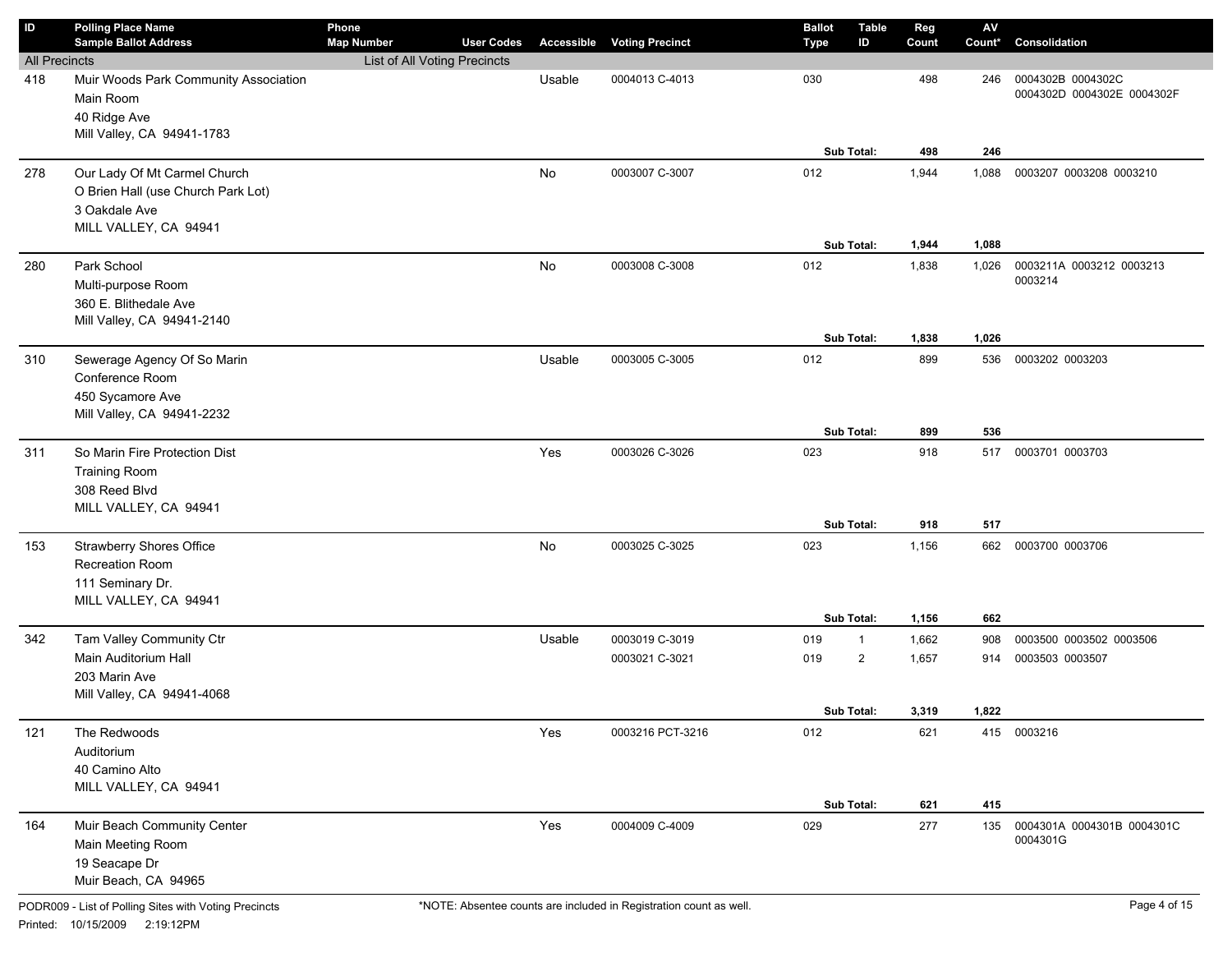| $\sf ID$             | <b>Polling Place Name</b><br><b>Sample Ballot Address</b> | Phone<br><b>Map Number</b>   | <b>User Codes</b> |        | <b>Accessible Voting Precinct</b> | <b>Ballot</b><br>Type | <b>Table</b><br>ID | Reg<br>Count | ${\sf AV}$<br>Count* | Consolidation     |
|----------------------|-----------------------------------------------------------|------------------------------|-------------------|--------|-----------------------------------|-----------------------|--------------------|--------------|----------------------|-------------------|
| <b>All Precincts</b> |                                                           | List of All Voting Precincts |                   |        |                                   |                       |                    |              |                      |                   |
|                      |                                                           |                              |                   |        |                                   |                       | Sub Total:         | 277          | 135                  |                   |
| 417                  | Nicasio School                                            |                              |                   | Yes    | 0004200 PCT-4200                  | 004                   |                    | 426          |                      | 215 0004200       |
|                      | Multi Purpose Room                                        |                              |                   |        |                                   |                       |                    |              |                      |                   |
|                      | 5555 Nicasio Valley Rd                                    |                              |                   |        |                                   |                       |                    |              |                      |                   |
|                      | Nicasio, CA 94946                                         |                              |                   |        |                                   |                       |                    |              |                      |                   |
|                      |                                                           |                              |                   |        |                                   |                       | Sub Total:         | 426          | 215                  |                   |
| 211                  | All Saints Lutheran Church                                |                              |                   | Yes    | 0005009 C-5009                    | 035                   |                    | 879          | 536                  | 0005208B 0005208C |
|                      | Fireside Room                                             |                              |                   |        |                                   |                       |                    |              |                      |                   |
|                      | 2 San Marin Dr                                            |                              |                   |        |                                   |                       |                    |              |                      |                   |
|                      | Novato, CA 94945-1118                                     |                              |                   |        |                                   |                       | Sub Total:         | 879          | 536                  |                   |
|                      |                                                           |                              |                   |        |                                   | 035                   |                    | 677          |                      | 0005101B          |
| 201                  | <b>Bahia Clubhouse</b>                                    |                              |                   | Yes    | 0005002 C-5002                    |                       |                    |              | 369                  |                   |
|                      | 3008 Topaz Drive                                          |                              |                   |        |                                   |                       |                    |              |                      |                   |
|                      | Novato, CA 94945-1547                                     |                              |                   |        |                                   |                       |                    |              |                      |                   |
|                      |                                                           |                              |                   |        |                                   |                       | Sub Total:         | 677          | 369                  |                   |
| 349                  | Bel Marin Community Center                                |                              |                   | Yes    | 0005025 C-5025                    | 028                   |                    | 1,061        | 576                  | 0005302 0005305   |
|                      | Front Room                                                |                              |                   |        |                                   |                       |                    |              |                      |                   |
|                      | 4 Montego Key                                             |                              |                   |        |                                   |                       |                    |              |                      |                   |
|                      | Novato, CA 94949-5301                                     |                              |                   |        |                                   |                       |                    |              |                      |                   |
|                      |                                                           |                              |                   |        |                                   |                       | Sub Total:         | 1,061        | 576                  |                   |
| 401                  | Hamilton Arts Center                                      |                              |                   | Yes    | 0005020 C-5020                    | 035                   |                    | 1,362        | 814                  | 0005227 0005228B  |
|                      | War Room 2nd Floor                                        |                              |                   |        |                                   |                       |                    |              |                      |                   |
|                      | 500 Palm Dr                                               |                              |                   |        |                                   |                       |                    |              |                      |                   |
|                      | Novato, CA 94949-5004                                     |                              |                   |        |                                   |                       |                    |              |                      |                   |
|                      |                                                           |                              |                   |        |                                   |                       | Sub Total:         | 1,362        | 814                  |                   |
| 370                  | Hill Community Room                                       |                              |                   | Yes    | 0005006 C-5006                    | 035                   |                    | 1,472        | 853                  | 0005203B 0005204B |
|                      | Behind Margaret Todd Sr Center                            |                              |                   |        |                                   |                       |                    |              |                      |                   |
|                      | 1560 Hill Road                                            |                              |                   |        |                                   |                       |                    |              |                      |                   |
|                      | Novato, CA 94947-4002                                     |                              |                   |        |                                   |                       | Sub Total:         | 1,472        | 853                  |                   |
| 218                  | Ignacio Hills Apartments                                  |                              |                   | Usable | 0005215 PCT-5215                  | 035                   | $\mathbf{1}$       | 1,002        | 612                  | 0005215           |
|                      | Clubhouse                                                 |                              |                   |        | 0005301 PCT-5301                  | 028                   | $\overline{c}$     | 791          | 503                  | 0005301           |
|                      | 431 Ignacio Blvd                                          |                              |                   |        |                                   |                       |                    |              |                      |                   |
|                      | Novato, CA 94949                                          |                              |                   |        |                                   |                       |                    |              |                      |                   |
|                      |                                                           |                              |                   |        |                                   |                       | Sub Total:         | 1,793        | 1,115                |                   |
| 229                  | Los Robles Mobile Home Park                               |                              |                   | Yes    | 0005019 C-5019                    | 035                   |                    | 1,075        | 591                  | 0005226B          |
|                      | Ladies Card Room                                          |                              |                   |        |                                   |                       |                    |              |                      |                   |
|                      | 100 Roblar Dr                                             |                              |                   |        |                                   |                       |                    |              |                      |                   |
|                      | Novato, CA 94949-6133                                     |                              |                   |        |                                   |                       |                    |              |                      |                   |
|                      |                                                           |                              |                   |        |                                   |                       | Sub Total:         | 1,075        | 591                  |                   |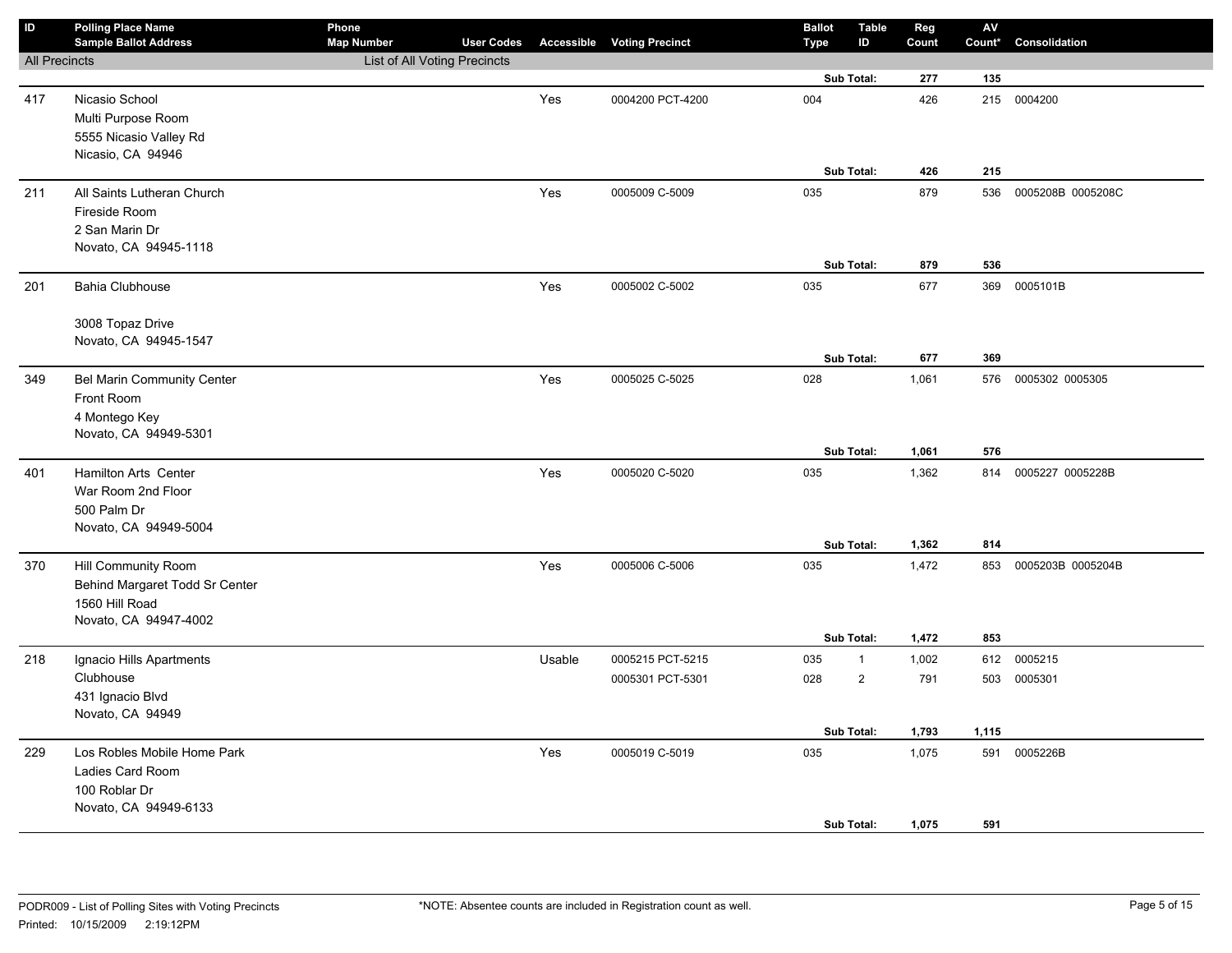| ID                   | <b>Polling Place Name</b><br><b>Sample Ballot Address</b> | Phone<br><b>Map Number</b>   | <b>User Codes</b> |        | <b>Accessible Voting Precinct</b> | <b>Ballot</b> | <b>Table</b><br>ID | Reg<br>Count | $\mathsf{A}\mathsf{V}$<br>Count* | Consolidation       |
|----------------------|-----------------------------------------------------------|------------------------------|-------------------|--------|-----------------------------------|---------------|--------------------|--------------|----------------------------------|---------------------|
| <b>All Precincts</b> |                                                           | List of All Voting Precincts |                   |        |                                   | Type          |                    |              |                                  |                     |
|                      | Lu Sutton School                                          |                              |                   | Yes    | 0005007 C-5007                    | 035           |                    | 936          | 569                              | 0005205B            |
| 209                  | Multi-purpose Room                                        |                              |                   |        |                                   |               |                    |              |                                  |                     |
|                      | 1800 Center Rd                                            |                              |                   |        |                                   |               |                    |              |                                  |                     |
|                      | NOVATO, CA 94947                                          |                              |                   |        |                                   |               |                    |              |                                  |                     |
|                      |                                                           |                              |                   |        |                                   |               | Sub Total:         | 936          | 569                              |                     |
|                      |                                                           |                              |                   |        |                                   |               |                    |              |                                  |                     |
| 230                  | Marin Valley Mobile Country Club                          |                              |                   | No     | 0005013 C-5013                    | 039           |                    | 372          | 254                              | 0005212B            |
|                      | Main Hall                                                 |                              |                   |        |                                   |               |                    |              |                                  |                     |
|                      | 100 Marin Valley Dr                                       |                              |                   |        |                                   |               |                    |              |                                  |                     |
|                      | NOVATO, CA 94949                                          |                              |                   |        |                                   |               | Sub Total:         | 372          | 254                              |                     |
|                      |                                                           |                              |                   |        |                                   |               |                    |              |                                  |                     |
| 228                  | Munoz Residence                                           |                              |                   | No     | 0005225 PCT-5225                  | 035           |                    | 639          |                                  | 435 0005225         |
|                      | Garage                                                    |                              |                   |        |                                   |               |                    |              |                                  |                     |
|                      | 575 Fairway Dr                                            |                              |                   |        |                                   |               |                    |              |                                  |                     |
|                      | Novato, CA 94949                                          |                              |                   |        |                                   |               | Sub Total:         | 639          | 435                              |                     |
|                      |                                                           |                              |                   |        |                                   |               |                    |              |                                  |                     |
| 237                  | No Marin Water District Ofc                               |                              |                   | Yes    | 0005017 C-5017                    | 035           |                    | 1,064        | 625                              | 0005222B 0005222C   |
|                      | Front Lobby                                               |                              |                   |        |                                   |               |                    |              |                                  |                     |
|                      | Redwood Hwy & Rush Creek Pl<br>Novato, CA 94945-2426      |                              |                   |        |                                   |               |                    |              |                                  |                     |
|                      |                                                           |                              |                   |        |                                   |               | Sub Total:         | 1,064        | 625                              |                     |
|                      |                                                           |                              |                   |        |                                   |               |                    |              |                                  |                     |
| 348                  | Novato Library                                            |                              |                   | Yes    | 0005004 C-5004                    | 035           |                    | 971          | 539                              | 0005200 0005210B    |
|                      | Community Room                                            |                              |                   |        |                                   |               |                    |              |                                  |                     |
|                      | 1720 Novato Blvd                                          |                              |                   |        |                                   |               |                    |              |                                  |                     |
|                      | Novato, CA 94947-3049                                     |                              |                   |        |                                   |               | Sub Total:         | 971          | 539                              |                     |
|                      |                                                           |                              |                   |        |                                   |               |                    |              |                                  |                     |
| 234                  | Novato Fire Station #1                                    |                              |                   | Yes    | 0005216 PCT-5216                  | 035           |                    | 652          |                                  | 345 0005216         |
|                      | Second Floor Training Room                                |                              |                   |        |                                   |               |                    |              |                                  |                     |
|                      | 7025 Redwood Blvd<br>Novato, CA 94949                     |                              |                   |        |                                   |               |                    |              |                                  |                     |
|                      |                                                           |                              |                   |        |                                   |               | Sub Total:         | 652          | 345                              |                     |
| 350                  | Novato Fire Station #2                                    |                              |                   | Usable | 0005026 C-5026                    | 027           | $\mathbf{1}$       | 989          | 569                              | 0005303B 0005303C   |
|                      | Tower Training Room                                       |                              |                   |        |                                   |               |                    |              |                                  | 0005303D 0005304    |
|                      | 450 Atherton Ave-corner Olive                             |                              |                   |        | 0005027 C-5027                    | 028           | $\overline{2}$     | 357          | 208                              | 0005303A            |
|                      | Novato, CA 94945-3461                                     |                              |                   |        |                                   |               |                    |              |                                  |                     |
|                      |                                                           |                              |                   |        |                                   |               | Sub Total:         | 1,346        | 777                              |                     |
| 232                  | Novato Fire Station #3                                    |                              |                   | Yes    | 0005018 C-5018                    | 035           |                    | 1,709        |                                  | 965 0005223 0005224 |
|                      | Engine Room                                               |                              |                   |        |                                   |               |                    |              |                                  |                     |
|                      | 65 San Ramon Way                                          |                              |                   |        |                                   |               |                    |              |                                  |                     |
|                      | Novato, CA 94945-1638                                     |                              |                   |        |                                   |               |                    |              |                                  |                     |
|                      |                                                           |                              |                   |        |                                   |               | Sub Total:         | 1,709        | 965                              |                     |
| 340                  | Novato Human Needs Center                                 |                              |                   | No     | 0005008 C-5008                    | 035           |                    | 1,559        | 904                              | 0005206B 0005207B   |
|                      | <b>Community Room</b>                                     |                              |                   |        |                                   |               |                    |              |                                  |                     |
|                      | 1907 Novato Blvd                                          |                              |                   |        |                                   |               |                    |              |                                  |                     |
|                      | NOVATO, CA 94947                                          |                              |                   |        |                                   |               |                    |              |                                  |                     |
|                      |                                                           |                              |                   |        |                                   |               |                    |              |                                  |                     |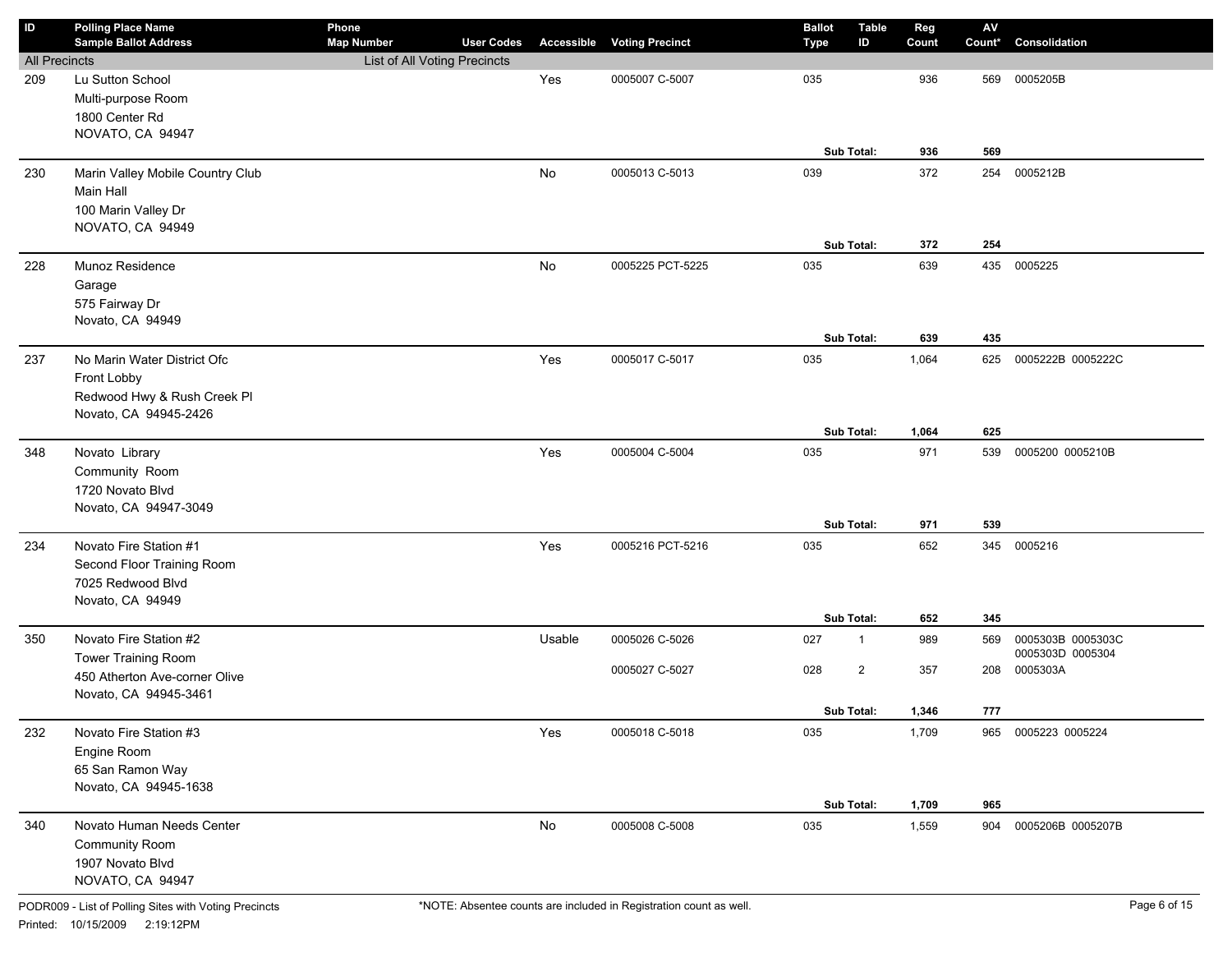| $\sf ID$             | <b>Polling Place Name</b><br><b>Sample Ballot Address</b> | Phone<br><b>Map Number</b>   | <b>User Codes</b> |           | <b>Accessible Voting Precinct</b> | <b>Ballot</b><br><b>Type</b> | <b>Table</b><br>ID | Reg<br>Count | ${\sf AV}$<br>Count* | Consolidation              |
|----------------------|-----------------------------------------------------------|------------------------------|-------------------|-----------|-----------------------------------|------------------------------|--------------------|--------------|----------------------|----------------------------|
| <b>All Precincts</b> |                                                           | List of All Voting Precincts |                   |           |                                   |                              |                    |              |                      |                            |
|                      |                                                           |                              |                   |           |                                   |                              | Sub Total:         | 1,559        | 904                  |                            |
| 373                  | Novato Oaks Inn                                           |                              |                   | <b>No</b> | 0005016 C-5016                    | 035                          |                    | 915          | 563                  | 0005221A 0005221B          |
|                      | Lobby Area                                                |                              |                   |           |                                   |                              |                    |              |                      |                            |
|                      | 215 Alameda Del Prado                                     |                              |                   |           |                                   |                              |                    |              |                      |                            |
|                      | Novato, CA 94949-6657                                     |                              |                   |           |                                   |                              |                    |              |                      |                            |
|                      |                                                           |                              |                   |           |                                   |                              | Sub Total:         | 915          | 563                  |                            |
| 205                  | Novato School District Offices                            |                              |                   | No        | 0005003 C-5003                    | 035                          |                    | 1,664        | 902                  | 0005102B 0005201A          |
|                      | Conference Room 107                                       |                              |                   |           |                                   |                              |                    |              |                      |                            |
|                      | 1015 Seventh St                                           |                              |                   |           |                                   |                              |                    |              |                      |                            |
|                      | Novato, CA 94945-2228                                     |                              |                   |           |                                   |                              |                    |              |                      |                            |
|                      |                                                           |                              |                   |           |                                   |                              | Sub Total:         | 1,664        | 902                  |                            |
| 203                  | Olive School                                              |                              |                   | Usable    | 0005103 PCT-5103                  | 035                          |                    | 1,000        | 633                  | 0005103                    |
|                      | Multi-purpose Room                                        |                              |                   |           |                                   |                              |                    |              |                      |                            |
|                      | 629 Plum St-park Lot Off Olive                            |                              |                   |           |                                   |                              |                    |              |                      |                            |
|                      | NOVATO, CA 94945                                          |                              |                   |           |                                   |                              |                    |              |                      |                            |
|                      |                                                           |                              |                   |           |                                   |                              | Sub Total:         | 1,000        | 633                  |                            |
| 175                  | Pleasant Valley School                                    |                              |                   | Yes       | 0004019 C-4019                    | 035                          |                    | 933          |                      | 559 0004501B               |
|                      | Science Room                                              |                              |                   |           |                                   |                              |                    |              |                      |                            |
|                      | 755 Sutro Ave                                             |                              |                   |           |                                   |                              |                    |              |                      |                            |
|                      | NOVATO, CA 94947                                          |                              |                   |           |                                   |                              | Sub Total:         | 933          | 559                  |                            |
| 210                  | Presbyterian Church Of Novato                             |                              |                   | Yes       | 0004006 C-4006                    | 028                          | $\mathbf{1}$       | 751          | 416                  | 0004202B 0004202D 0004203B |
|                      | <b>Trevitt Hall</b>                                       |                              |                   |           | 0004503 PCT-4503                  |                              | $\overline{2}$     |              |                      | 0004503                    |
|                      | 710 Wilson Ave                                            |                              |                   |           |                                   | 035                          |                    | 663          | 399                  |                            |
|                      | Novato, CA 94947                                          |                              |                   |           | 0005022 C-5022                    | 027                          | 3                  | 427          | 247                  | 0005300A 0005300C          |
|                      |                                                           |                              |                   |           |                                   |                              | Sub Total:         | 1,841        | 1,062                |                            |
| 406                  | San Jose Middle School                                    |                              |                   | Yes       | 0005015 C-5015                    | 035                          |                    | 1,698        | 1,031                | 0005219B 0005220           |
|                      | Room G1                                                   |                              |                   |           |                                   |                              |                    |              |                      |                            |
|                      | 1000 Sunset Pkwy                                          |                              |                   |           |                                   |                              |                    |              |                      |                            |
|                      | Novato, CA 94949                                          |                              |                   |           |                                   |                              |                    |              |                      |                            |
|                      |                                                           |                              |                   |           |                                   |                              | Sub Total:         | 1,698        | 1,031                |                            |
| 212                  | Seventh Day Adventist Church                              |                              |                   | Yes       | 0005010 C-5010                    | 035                          |                    | 878          |                      | 519 0005209A 0005209B      |
|                      | Multi-purpose Room                                        |                              |                   |           |                                   |                              |                    |              |                      |                            |
|                      | 495 San Marin Dr                                          |                              |                   |           |                                   |                              |                    |              |                      |                            |
|                      | Novato, CA 94945-1335                                     |                              |                   |           |                                   |                              |                    |              |                      |                            |
|                      |                                                           |                              |                   |           |                                   |                              | Sub Total:         | 878          | 519                  |                            |
| 176                  | Sinaloa School                                            |                              |                   | Yes       | 0004020 C-4020                    | 035                          |                    | 885          | 520                  | 0004502B                   |
|                      | Library                                                   |                              |                   |           |                                   |                              |                    |              |                      |                            |
|                      | 2045 Vineyard Rd                                          |                              |                   |           |                                   |                              |                    |              |                      |                            |
|                      | Novato, CA 94947-3810                                     |                              |                   |           |                                   |                              |                    |              |                      |                            |
|                      |                                                           |                              |                   |           |                                   |                              | Sub Total:         | 885          | 520                  |                            |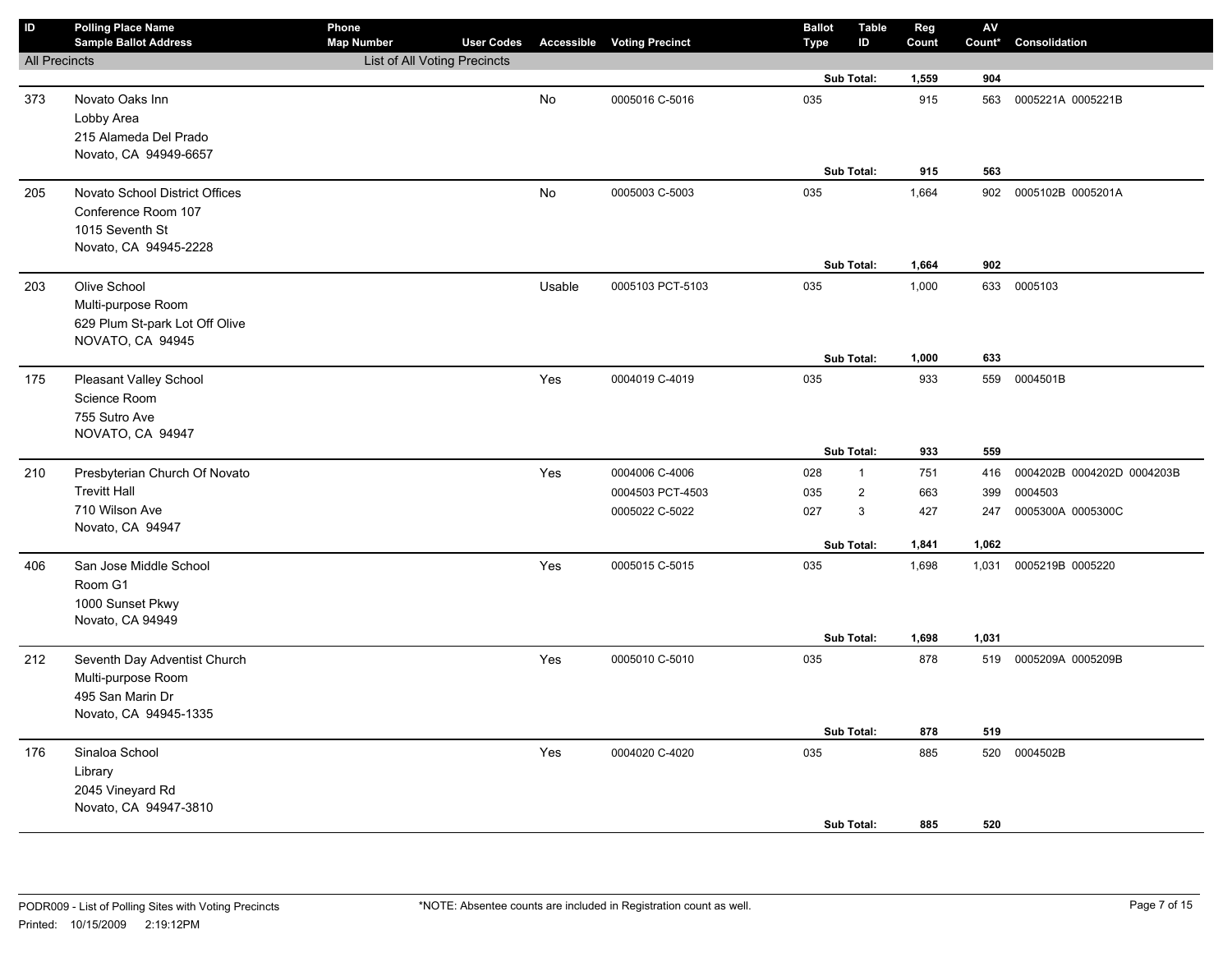| ID                   | <b>Polling Place Name</b><br><b>Sample Ballot Address</b>                                             | Phone<br><b>Map Number</b>   | <b>User Codes</b> |        | <b>Accessible Voting Precinct</b> | <b>Ballot</b><br>Type | <b>Table</b><br>ID | Reg<br>Count   | AV<br>Count*   | Consolidation                      |
|----------------------|-------------------------------------------------------------------------------------------------------|------------------------------|-------------------|--------|-----------------------------------|-----------------------|--------------------|----------------|----------------|------------------------------------|
| <b>All Precincts</b> |                                                                                                       | List of All Voting Precincts |                   |        |                                   |                       |                    |                |                |                                    |
| 206                  | Tamalpais Creek Retirement Home<br><b>Activity Room</b><br>853 Tamalpais Ave<br>NOVATO, CA 94947      |                              |                   | Yes    | 0005005 C-5005                    | 035                   | Sub Total:         | 534<br>534     | 276<br>276     | 0005202B                           |
|                      |                                                                                                       |                              |                   |        |                                   |                       |                    |                |                |                                    |
| 374                  | United Methodist Church<br>Social Hall                                                                |                              |                   | Yes    | 0005011 C-5011                    | 035                   | $\mathbf{1}$       | 2,474          | 1,453          | 0005211 0005213 0005217            |
|                      | 1473 South Novato Blvd                                                                                |                              |                   |        | 0005014 C-5014                    | 035                   | $\overline{2}$     | 1,926          | 1,176          | 0005214 0005218                    |
|                      | NOVATO, CA 94947                                                                                      |                              |                   |        |                                   |                       |                    |                |                |                                    |
|                      |                                                                                                       |                              |                   |        |                                   |                       | Sub Total:         | 4,400          | 2,629          |                                    |
| 285                  | Pt. Reyes Fire Station<br><b>Community Meeting Room</b><br>4th & B St<br>Point Reyes, CA 94956        |                              |                   | Yes    | 0004001 C-4001                    | 025                   |                    | 1,214          | 644            | 0004100 0004102                    |
|                      |                                                                                                       |                              |                   |        |                                   |                       | <b>Sub Total:</b>  | 1,214          | 644            |                                    |
| 74                   | St John's Episcopal Church<br>Parish Hall<br>14 Lagunitas Rd<br>Ross, CA 94957                        |                              |                   | Yes    | 0002012 C-2012                    | 004                   |                    | 1,639          | 981            | 0002400 0002401 0002402            |
|                      |                                                                                                       |                              |                   |        |                                   |                       | Sub Total:         | 1,639          | 981            |                                    |
| 83                   | American Legion Hall                                                                                  |                              |                   | No     | 0002008 C-2008                    | 008                   | $\mathbf{1}$       | 1,849          | 963            | 0002205 0002207                    |
|                      | (log Cabin)<br>120 Veterans Place<br>SAN ANSELMO, CA 94960                                            |                              |                   |        | 0002206 PCT-2206                  | 008                   | $\overline{2}$     | 956            | 530            | 0002206                            |
|                      |                                                                                                       |                              |                   |        |                                   |                       | Sub Total:         | 2,805          | 1,493          |                                    |
| 357                  | Ross Valley Fire Station #20<br>Engine Room<br>Arroyo & Butterfield Rd<br>San Anselmo, CA 94960-1262  |                              |                   | Yes    | 0002010 C-2010                    | 008                   | Sub Total:         | 2,002<br>2,002 | 1,151<br>1,151 | 0002210 0002211 0002212<br>0002213 |
| 247                  | Sleepy Hollow Homes Association<br>Main Room<br>1317 Butterfield Rd<br>San Anselmo, CA 94960-1055     |                              |                   | Usable | 0002017 C-2017                    | 010                   |                    | 1,151          | 631            | 0002600 0002602B                   |
|                      |                                                                                                       |                              |                   |        |                                   |                       | Sub Total:         | 1,151          | 631            |                                    |
| 81                   | Sleepy Hollow Presbyterian Church<br>Multi-purpose Room<br>100 Tarry Rd<br>San Anselmo, CA 94960-1066 |                              |                   | Yes    | 0002601 PCT-2601                  | 010                   |                    | 526            |                | 302 0002601                        |
|                      | Wade Thomas School                                                                                    |                              |                   |        |                                   |                       | Sub Total:         | 526            | 302            |                                    |
| 55                   | Multipurpose Room<br>Ross At Kensington<br>San Anselmo, CA 94960-2941                                 |                              |                   | Usable | 0002007 C-2007                    | 008                   |                    | 1,550          | 839            | 0002201 0002202 0002204            |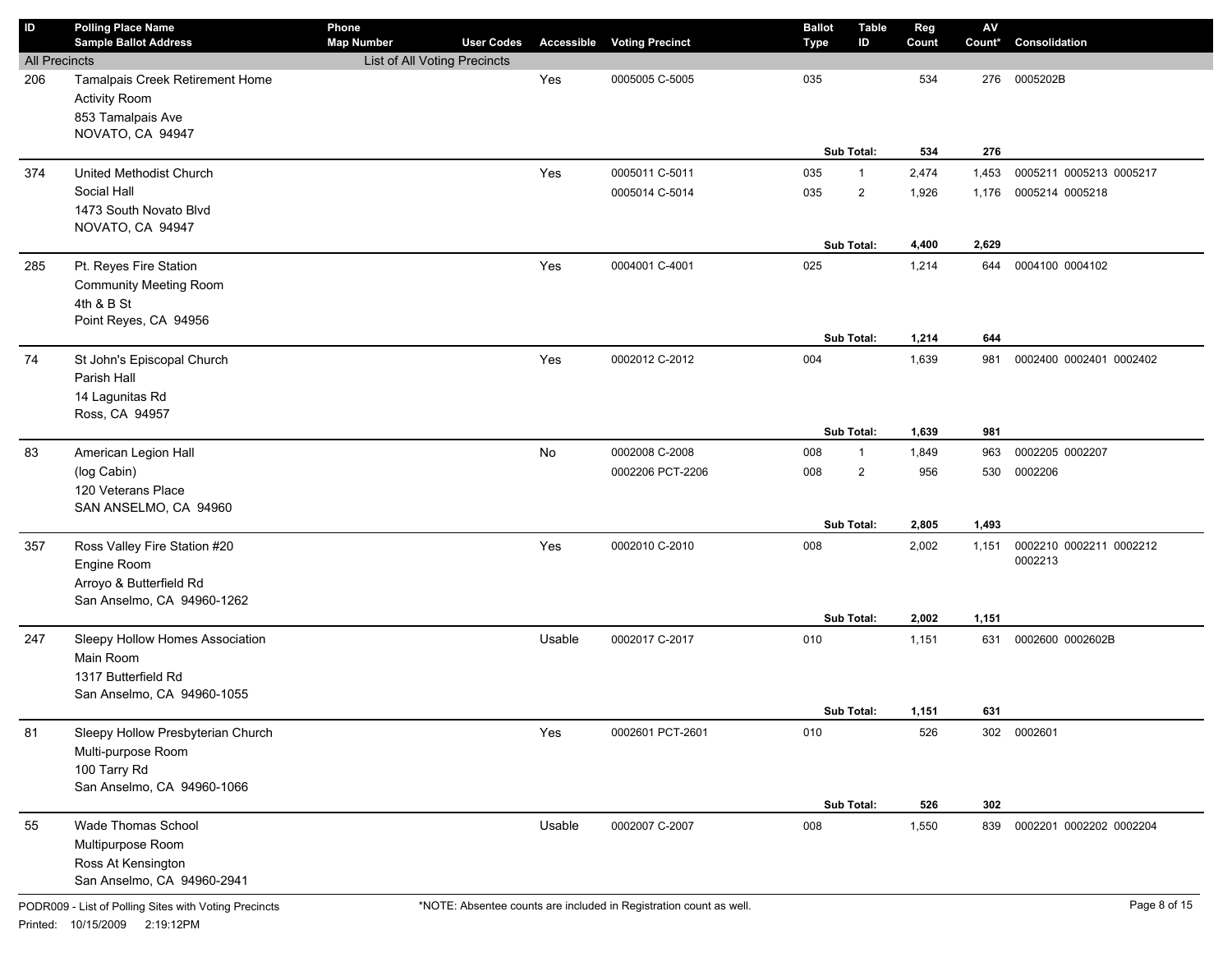| ID                   | <b>Polling Place Name</b><br><b>Sample Ballot Address</b>                            | Phone<br><b>Map Number</b>   | <b>User Codes</b> |        | <b>Accessible Voting Precinct</b>  | <b>Ballot</b><br><b>Type</b> | <b>Table</b><br>ID             | Reg<br>Count   | ${\sf AV}$<br>Count* | Consolidation                               |
|----------------------|--------------------------------------------------------------------------------------|------------------------------|-------------------|--------|------------------------------------|------------------------------|--------------------------------|----------------|----------------------|---------------------------------------------|
| <b>All Precincts</b> |                                                                                      | List of All Voting Precincts |                   |        |                                    |                              |                                |                |                      |                                             |
|                      |                                                                                      |                              |                   |        |                                    |                              | Sub Total:                     | 1,550          | 839                  |                                             |
| 170                  | San Geronimo Valley Community Center<br>West Room<br>Sir Francis Drake Blvd          |                              |                   | Yes    | 0004016 C-4016                     | 033                          |                                | 1,493          | 706                  | 0004400 0004401                             |
|                      | San Geronimo, CA 94963                                                               |                              |                   |        |                                    |                              |                                |                |                      |                                             |
|                      |                                                                                      |                              |                   |        |                                    |                              | Sub Total:                     | 1,493          | 706                  |                                             |
| 400                  | Aegis Of San Rafael<br>Living Room<br>111 Merrydale Rd<br>San Rafael, CA 94903-4070  |                              |                   | No     | 0001011 C-1011                     | 002                          |                                | 1,054          |                      | 625 0001122 0001123                         |
|                      |                                                                                      |                              |                   |        |                                    |                              | Sub Total:                     | 1,054          | 625                  |                                             |
| 97                   | Carpenters Union Hall<br>Large Hall<br>647 Lindaro St<br>San Rafael, CA 94901-3960   |                              |                   | Yes    | 0002022 C-2022                     | 001                          |                                | 1,846          | 1,064                | 0002903 0002904 0002905<br>0002906          |
|                      |                                                                                      |                              |                   |        |                                    |                              | Sub Total:                     | 1,846          | 1,064                |                                             |
| 8                    | Christ Presbyterian Church<br>Sanctuary<br>620 Del Ganado Rd<br>SAN RAFAEL, CA 94903 |                              |                   | Yes    | 0001005 C-1005                     | 002                          | Sub Total:                     | 2,892<br>2,892 | 1,721<br>1,721       | 0001108 0001109 0001113<br>0001115 0001116B |
| 354                  | Contempo Marin                                                                       |                              |                   | Yes    | 0001008 C-1008                     | 002                          |                                | 1,353          | 801                  | 0001114 0001125                             |
|                      | Main Room<br>400 Yosemite Rd<br>San Rafael, CA 94903-2232                            |                              |                   |        |                                    |                              | Sub Total:                     | 1,353          | 801                  |                                             |
| 413                  | <b>Embassy Suites Hotel</b>                                                          |                              |                   | Usable | 0001007 C-1007                     | 002                          |                                | 1,004          |                      | 571 0001112 0001126                         |
|                      | Ross Room<br>101 Mc Innis Parkway<br>San Rafael, CA 94903                            |                              |                   |        |                                    |                              | Sub Total:                     | 1,004          | 571                  |                                             |
| $\overline{4}$       | First Presbyterian Church                                                            |                              |                   | Yes    | 0001003 C-1003                     | 001                          | $\mathbf{1}$                   | 931            | 583                  | 0001104 0001105                             |
|                      | Canoles Hall (enter Mission Ave)<br>1510 5th Ave<br>San Rafael, CA 94901             |                              |                   |        | 0002907 PCT-2907                   | 001                          | $\overline{\mathbf{c}}$        | 688            | 318                  | 0002907                                     |
|                      |                                                                                      |                              |                   |        |                                    |                              | Sub Total:                     | 1,619          | 901                  |                                             |
| 19                   | Golden Hinde<br><b>Recreation Room</b><br>5 Golden Hinde Blv<br>SAN RAFAEL, CA 94903 |                              |                   | Yes    | 0001025 C-1025<br>0001124 PCT-1124 | 003<br>002                   | $\mathbf{1}$<br>$\overline{c}$ | 286<br>845     | 202                  | 0001701A<br>544 0001124                     |
|                      |                                                                                      |                              |                   |        |                                    |                              | <b>Sub Total:</b>              | 1,131          | 746                  |                                             |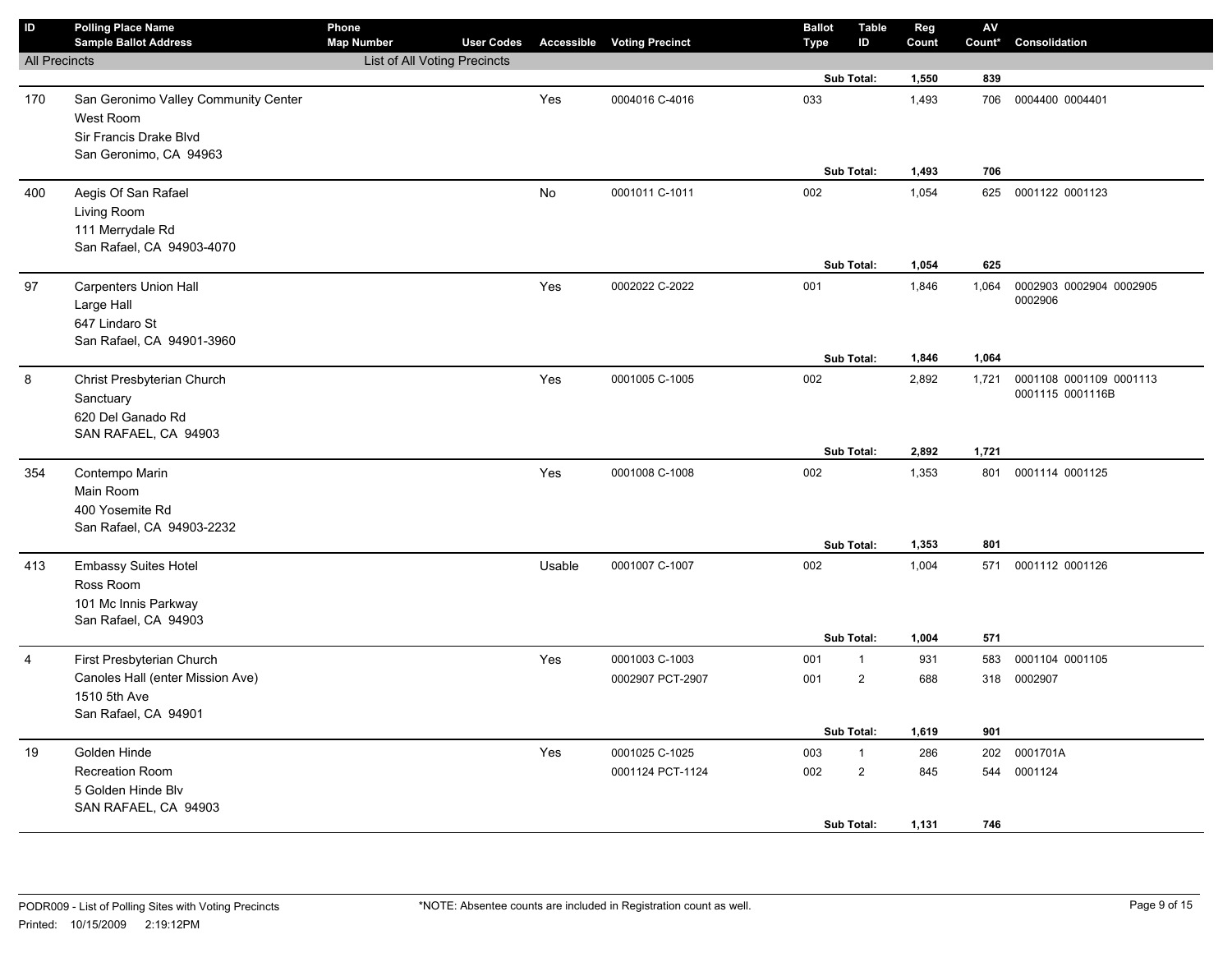| $\sf ID$             | <b>Polling Place Name</b><br><b>Sample Ballot Address</b>                                                 | Phone<br><b>Map Number</b>   | <b>User Codes</b> |     | <b>Accessible Voting Precinct</b> | <b>Ballot</b><br>Type | <b>Table</b><br>ID             | Reg<br>Count   | $\mathsf{A}\mathsf{V}$<br>Count* | Consolidation                                                                                     |
|----------------------|-----------------------------------------------------------------------------------------------------------|------------------------------|-------------------|-----|-----------------------------------|-----------------------|--------------------------------|----------------|----------------------------------|---------------------------------------------------------------------------------------------------|
| <b>All Precincts</b> |                                                                                                           | List of All Voting Precincts |                   |     |                                   |                       |                                |                |                                  |                                                                                                   |
| 319                  | Korean Presbyterian Church<br>Classroom<br>635 Adrian Way<br>San Rafael, CA 94903                         |                              |                   | Yes | 0001018 C-1018                    | 003                   |                                | 789            | 407                              | 0001503 0001504A 0001504B<br>0001504C 0001504D<br>0001504E 0001504F 0001504G<br>0001504H 0001504M |
|                      |                                                                                                           |                              |                   |     |                                   |                       | Sub Total:                     | 789            | 407                              |                                                                                                   |
| 343                  | Lincoln Hill Community Church<br>Fellowship Room-upper Lot<br>1411 Lincoln Ave<br>SAN RAFAEL, CA 94901    |                              |                   | No  | 0001004 C-1004                    | 001                   | Sub Total:                     | 1,498<br>1,498 | 777<br>777                       | 0001106 0001107                                                                                   |
| 355                  | Lucas Valley Community Center                                                                             |                              |                   | No  | 0001022 C-1022                    | 003                   | $\mathbf{1}$                   | 1,152          | 748                              | 0001604 0001605A                                                                                  |
|                      | Community Room<br>1201 Idylberry Rd<br>SAN RAFAEL, CA 94903                                               |                              |                   |     | 0001023 C-1023                    | 005                   | $\overline{2}$                 | 355            | 249                              | 0001605B                                                                                          |
|                      |                                                                                                           |                              |                   |     |                                   |                       | Sub Total:                     | 1,507          | 997                              |                                                                                                   |
| 332                  | Marin Ballet Board Room<br>Off Grand To Belle/Elm<br>100 Elm St<br>SAN RAFAEL, CA 94901                   |                              |                   | No  | 0001013 C-1013                    | 001                   | Sub Total:                     | 921<br>921     | 581<br>581                       | 0001202 0001203                                                                                   |
| 20                   | Marin County Ofc Of Education<br><b>Hollis Hall East</b><br>1111 Las Gallinas Ave<br>SAN RAFAEL, CA 94903 |                              |                   | Yes | 0001010 C-1010                    | 002                   |                                | 1,888          | 1,110                            | 0001117 0001118 0001121                                                                           |
|                      |                                                                                                           |                              |                   |     |                                   |                       | Sub Total:                     | 1,888          | 1,110                            |                                                                                                   |
| 41                   | Marinwood Community Center                                                                                |                              |                   | Yes | 0001020 C-1020                    | 005                   | $\mathbf{1}$                   | 1,240          | 692                              | 0001600 0001606 0001607C                                                                          |
|                      | <b>Reception Hall</b><br>775 Miller Creek Rd<br>San Rafael, CA 94903                                      |                              |                   |     | 0001021 C-1021                    | 005                   | $\overline{2}$                 | 1,417          | 782                              | 0001601 0001602 0001603                                                                           |
|                      |                                                                                                           |                              |                   |     |                                   |                       | Sub Total:                     | 2,657          | 1,474                            |                                                                                                   |
| 383                  | Methodist Church Of San Rafael<br>Fireside Room<br>199 Greenfield Avenue<br>San Rafael, CA 94901          |                              |                   | Yes | 0001001 C-1001<br>0002006 C-2006  | 001<br>008            | $\mathbf{1}$<br>$\overline{2}$ | 1,184<br>784   | 611<br>468                       | 0001100 0001101<br>0002200 0002203                                                                |
|                      |                                                                                                           |                              |                   |     |                                   |                       | Sub Total:                     | 1,968          | 1,079                            |                                                                                                   |
| 16                   | Nazareth House<br>Front Lobby<br>245 Nova Albion Way<br>SAN RAFAEL, CA 94903                              |                              |                   | Yes | 0001006 C-1006                    | 002                   | Sub Total:                     | 909<br>909     | 601<br>601                       | 0001111 0001119 0001120                                                                           |
| 181                  | <b>Pickleweed Community Center</b><br>Classroom 4 & 5<br>50 Canal St<br>SAN RAFAEL, CA 94901              |                              |                   | Yes | 0004021 C-4021                    | 001                   |                                | 1,646          | 914                              | 0004600 0004601                                                                                   |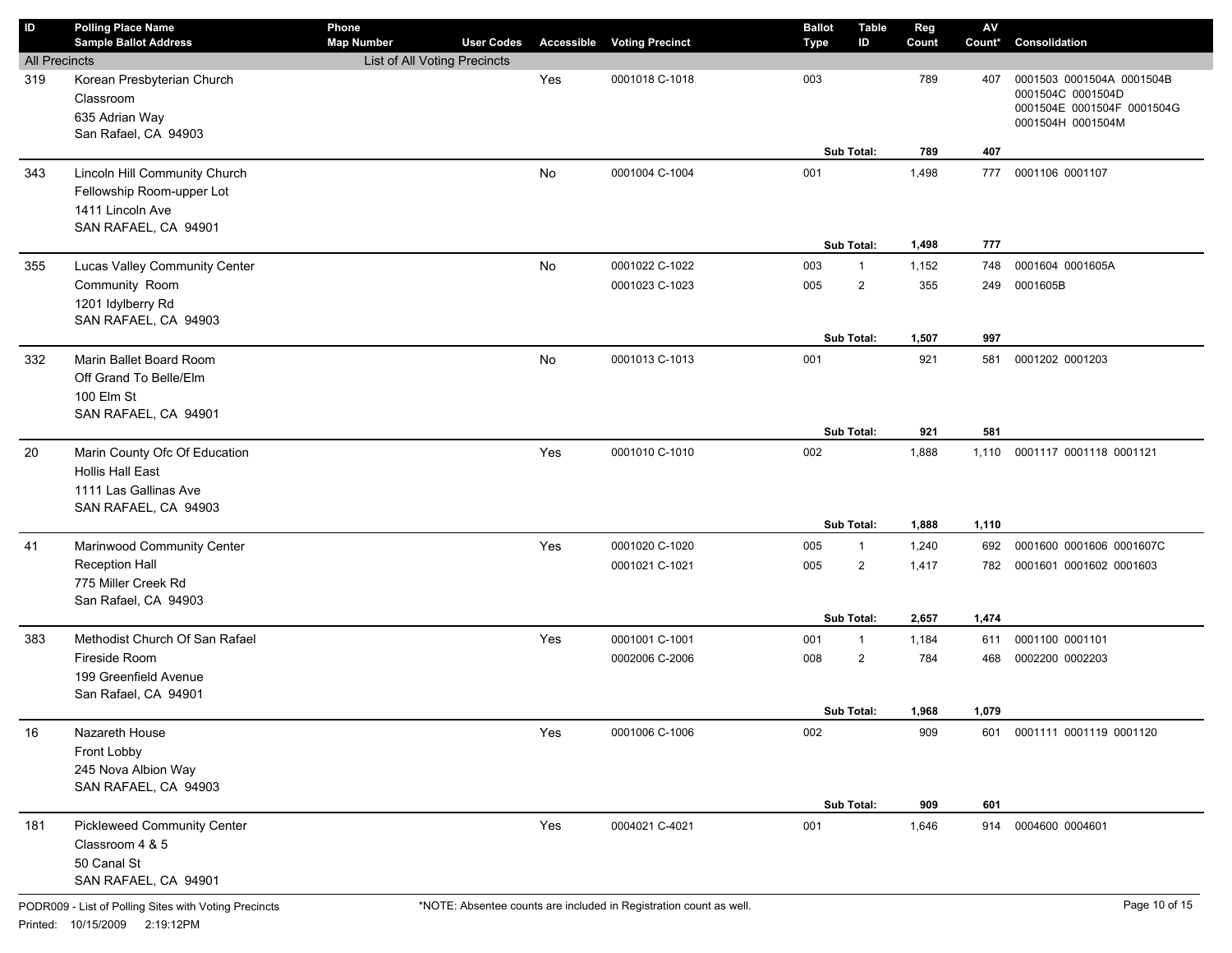| $\sf ID$             | <b>Polling Place Name</b><br><b>Sample Ballot Address</b> | Phone<br><b>Map Number</b>   | <b>User Codes</b> |        | <b>Accessible Voting Precinct</b> | <b>Ballot</b><br>Type | <b>Table</b><br>ID | Reg<br>Count | ${\sf AV}$<br>Count* | Consolidation               |
|----------------------|-----------------------------------------------------------|------------------------------|-------------------|--------|-----------------------------------|-----------------------|--------------------|--------------|----------------------|-----------------------------|
| <b>All Precincts</b> |                                                           | List of All Voting Precincts |                   |        |                                   |                       |                    |              |                      |                             |
|                      |                                                           |                              |                   |        |                                   |                       | Sub Total:         | 1,646        | 914                  |                             |
| $\mathbf{3}$         | Rotary Manor                                              |                              |                   | Usable | 0001002 C-1002                    | 001                   |                    | 1,960        | 1,077                | 0001102 0001103             |
|                      | <b>Recreation Room</b>                                    |                              |                   |        |                                   |                       |                    |              |                      |                             |
|                      | 1821 Fifth Ave                                            |                              |                   |        |                                   |                       |                    |              |                      |                             |
|                      | SAN RAFAEL, CA 94901                                      |                              |                   |        |                                   |                       |                    |              |                      |                             |
|                      |                                                           |                              |                   |        |                                   |                       | Sub Total:         | 1,960        | 1,077                |                             |
| 359                  | San Rafael Community Center                               |                              |                   | Yes    | 0002021 C-2021                    | 001                   |                    | 1,478        | 767                  | 0002902 0002908             |
|                      | Lounge                                                    |                              |                   |        |                                   |                       |                    |              |                      |                             |
|                      | 618 B St<br>SAN RAFAEL, CA 94901                          |                              |                   |        |                                   |                       |                    |              |                      |                             |
|                      |                                                           |                              |                   |        |                                   |                       | Sub Total:         | 1,478        | 767                  |                             |
| 33                   | San Rafael Fire Sta #2                                    |                              |                   | No     | 0001012 C-1012                    | 001                   |                    | 1,015        | 570                  | 0001201 0001212             |
|                      | Apparatus Floor                                           |                              |                   |        |                                   |                       |                    |              |                      |                             |
|                      | 210 3rd St                                                |                              |                   |        |                                   |                       |                    |              |                      |                             |
|                      | San Rafael, CA 94901                                      |                              |                   |        |                                   |                       |                    |              |                      |                             |
|                      |                                                           |                              |                   |        |                                   |                       | Sub Total:         | 1,015        | 570                  |                             |
| 381                  | San Rafael Fire Station # 5                               |                              |                   | Usable | 0001016 C-1016                    | 001                   |                    | 2,682        | 1,757                | 0001208 0001209 0001210     |
|                      | Apparatus Floor                                           |                              |                   |        |                                   |                       |                    |              |                      | 0001211                     |
|                      | 955 Point San Pedro Rd                                    |                              |                   |        |                                   |                       |                    |              |                      |                             |
|                      | San Rafael, CA 94901                                      |                              |                   |        |                                   |                       |                    |              |                      |                             |
|                      |                                                           |                              |                   |        |                                   |                       | Sub Total:         | 2,682        | 1,757                |                             |
| 28                   | St Luke Presbyterian Church                               |                              |                   | No     | 0001015 C-1015                    | 001                   | $\mathbf{1}$       | 1,002        | 636                  | 0001206 0001207             |
|                      | <b>Bayview Room</b>                                       |                              |                   |        | 0001026 C-1026                    | 004                   | $\overline{2}$     | 778          | 484                  | 0001800 0001801             |
|                      | 10 Bayview Dr                                             |                              |                   |        |                                   |                       |                    |              |                      |                             |
|                      | SAN RAFAEL, CA 94901                                      |                              |                   |        |                                   |                       | Sub Total:         | 1,780        | 1,120                |                             |
| 26                   | <b>Trinity Community Church</b>                           |                              |                   | Yes    | 0001014 C-1014                    | 001                   |                    | 964          | 560                  | 0001204 0001205             |
|                      | Lobby                                                     |                              |                   |        |                                   |                       |                    |              |                      |                             |
|                      | 1675 Grand Ave                                            |                              |                   |        |                                   |                       |                    |              |                      |                             |
|                      | SAN RAFAEL, CA 94901                                      |                              |                   |        |                                   |                       |                    |              |                      |                             |
|                      |                                                           |                              |                   |        |                                   |                       | Sub Total:         | 964          | 560                  |                             |
| 35                   | Venetia Oaks                                              |                              |                   | Usable | 0001017 C-1017                    | 003                   |                    | 1,655        |                      | 974 0001500 0001501 0001502 |
|                      | <b>Recreation Room</b>                                    |                              |                   |        |                                   |                       |                    |              |                      |                             |
|                      | 263 N San Pedro Rd                                        |                              |                   |        |                                   |                       |                    |              |                      |                             |
|                      | San Rafael, CA 94903                                      |                              |                   |        |                                   |                       |                    |              |                      |                             |
|                      |                                                           |                              |                   |        |                                   |                       | Sub Total:         | 1,655        | 974                  |                             |
| 9                    | Villa Marin                                               |                              |                   | Usable | 0001110 PCT-1110                  | 002                   |                    | 413          |                      | 307 0001110                 |
|                      | Card Room                                                 |                              |                   |        |                                   |                       |                    |              |                      |                             |
|                      | 100 Thorndale Dr                                          |                              |                   |        |                                   |                       |                    |              |                      |                             |
|                      | SAN RAFAEL, CA 94903                                      |                              |                   |        |                                   |                       | Sub Total:         | 413          | 307                  |                             |
|                      |                                                           |                              |                   |        |                                   |                       |                    |              |                      |                             |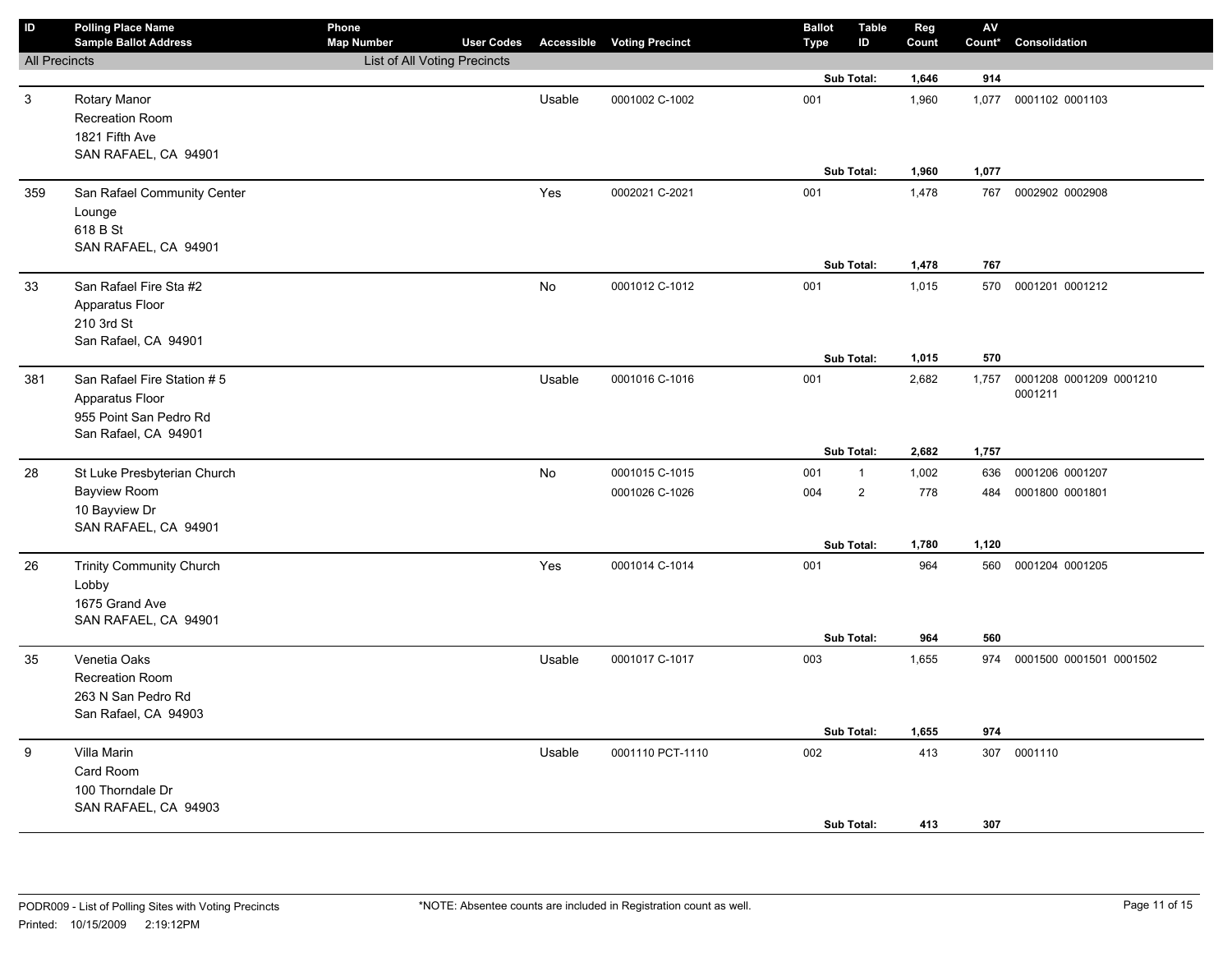| ID                   | <b>Polling Place Name</b><br><b>Sample Ballot Address</b> | Phone<br><b>Map Number</b>   | <b>User Codes</b> | Accessible | <b>Voting Precinct</b> | <b>Ballot</b><br><b>Type</b> | <b>Table</b><br>ID | Reg<br>Count | AV<br>Count* | Consolidation                                   |
|----------------------|-----------------------------------------------------------|------------------------------|-------------------|------------|------------------------|------------------------------|--------------------|--------------|--------------|-------------------------------------------------|
| <b>All Precincts</b> |                                                           | List of All Voting Precincts |                   |            |                        |                              |                    |              |              |                                                 |
| 387                  | Sausalito City Hall                                       |                              |                   | Usable     | 0003003 C-3003         | 011                          |                    | 2,448        | 1,448        | 0003105 0003106 0003107                         |
|                      | <b>Council Chambers</b>                                   |                              |                   |            |                        |                              |                    |              |              |                                                 |
|                      | 420 Litho Street                                          |                              |                   |            |                        |                              |                    |              |              |                                                 |
|                      | SAUSALITO, CA 94965                                       |                              |                   |            |                        |                              | Sub Total:         | 2,448        | 1,448        |                                                 |
| 100                  | Sausalito Women's Club                                    |                              |                   | No         | 0003001 C-3001         | 011                          |                    | 969          | 560          | 0003100 0003101                                 |
|                      | Main Hall                                                 |                              |                   |            |                        |                              |                    |              |              |                                                 |
|                      | 120 Central Ave                                           |                              |                   |            |                        |                              |                    |              |              |                                                 |
|                      | Sausalito, CA 94965                                       |                              |                   |            |                        |                              |                    |              |              |                                                 |
|                      |                                                           |                              |                   |            |                        |                              | Sub Total:         | 969          | 560          |                                                 |
| 101                  | Star Of Sea Catholic Church                               |                              |                   | Usable     | 0003002 C-3002         | 011                          |                    | 1,736        | 997          | 0003102 0003103 0003104                         |
|                      | Parish Hall                                               |                              |                   |            |                        |                              |                    |              |              |                                                 |
|                      | 180 Harrison Ave                                          |                              |                   |            |                        |                              |                    |              |              |                                                 |
|                      | SAUSALITO, CA 94965                                       |                              |                   |            |                        |                              | Sub Total:         | 1,736        | 997          |                                                 |
| 168                  | Stinson Beach Community Center                            |                              |                   | Yes        | 0004305 PCT-4305       | 004                          |                    | 487          | 275          | 0004305                                         |
|                      | <b>Board Room</b>                                         |                              |                   |            |                        |                              |                    |              |              |                                                 |
|                      | 30 Belvedere                                              |                              |                   |            |                        |                              |                    |              |              |                                                 |
|                      | STINSON BEACH, CA 94970                                   |                              |                   |            |                        |                              |                    |              |              |                                                 |
|                      |                                                           |                              |                   |            |                        |                              | Sub Total:         | 487          | 275          |                                                 |
| 129                  | <b>Bel Aire School</b>                                    |                              |                   | Usable     | 0003017 C-3017         | 016                          |                    | 975          | 644          | 0003307B 0003307C 0003308B                      |
|                      | <b>Staff Developement Center</b>                          |                              |                   |            |                        |                              |                    |              |              | 0003308C                                        |
|                      | 277 Karen Way                                             |                              |                   |            |                        |                              |                    |              |              |                                                 |
|                      | TIBURON, CA 94920                                         |                              |                   |            |                        |                              | Sub Total:         | 975          | 644          |                                                 |
| 124                  | Del Mar School                                            |                              |                   | Yes        | 0003012 C-3012         | 015                          |                    | 933          |              | 573 0003302A 0003302C                           |
|                      | P.E. Classroom                                            | Christine/ofc                |                   |            |                        |                              |                    |              |              |                                                 |
|                      | 105 Avenida Miraflores                                    |                              |                   |            |                        |                              |                    |              |              |                                                 |
|                      | Tiburon, CA 94920                                         |                              |                   |            |                        |                              |                    |              |              |                                                 |
|                      |                                                           |                              |                   |            |                        |                              | Sub Total:         | 933          | 573          |                                                 |
| 123                  | Shepherd Of Hills Lutheran Church                         |                              |                   | Yes        | 0003011 C-3011         | 015                          | $\mathbf{1}$       | 808          | 520          | 0003301B 0003301C<br>0003301D 0003301E 0003301F |
|                      | Narthex                                                   |                              |                   |            |                        |                              |                    |              |              | 0003301G                                        |
|                      | 9 Shepherd Way<br>TIBURON, CA 94920                       |                              |                   |            | 0003030 C-3030         | 004                          | $\overline{2}$     | 477          | 312          | 0003800 0003801A 0003801D                       |
|                      |                                                           |                              |                   |            |                        |                              | Sub Total:         | 1,285        | 832          | 0003801E 0003801F                               |
|                      | <b>Tiburon Baptist Church</b>                             |                              |                   | Yes        | 0003013 C-3013         | 016                          | $\mathbf{1}$       | 512          | 318          | 0003303A 0003303B 0003303D                      |
| 122                  | Conference Room                                           |                              |                   |            |                        |                              |                    |              |              | 0003303F                                        |
|                      | 445 Greenwood Beach Rd                                    |                              |                   |            | 0003028 C-3028         | 023                          | $\overline{2}$     | 519          | 317          | 0003704A 0003704B 0003704C                      |
|                      | TIBURON, CA 94920                                         |                              |                   |            |                        |                              |                    |              |              | 0003704E 0003704F 0003704G<br>0003704H          |
|                      |                                                           |                              |                   |            |                        |                              | Sub Total:         | 1,031        | 635          |                                                 |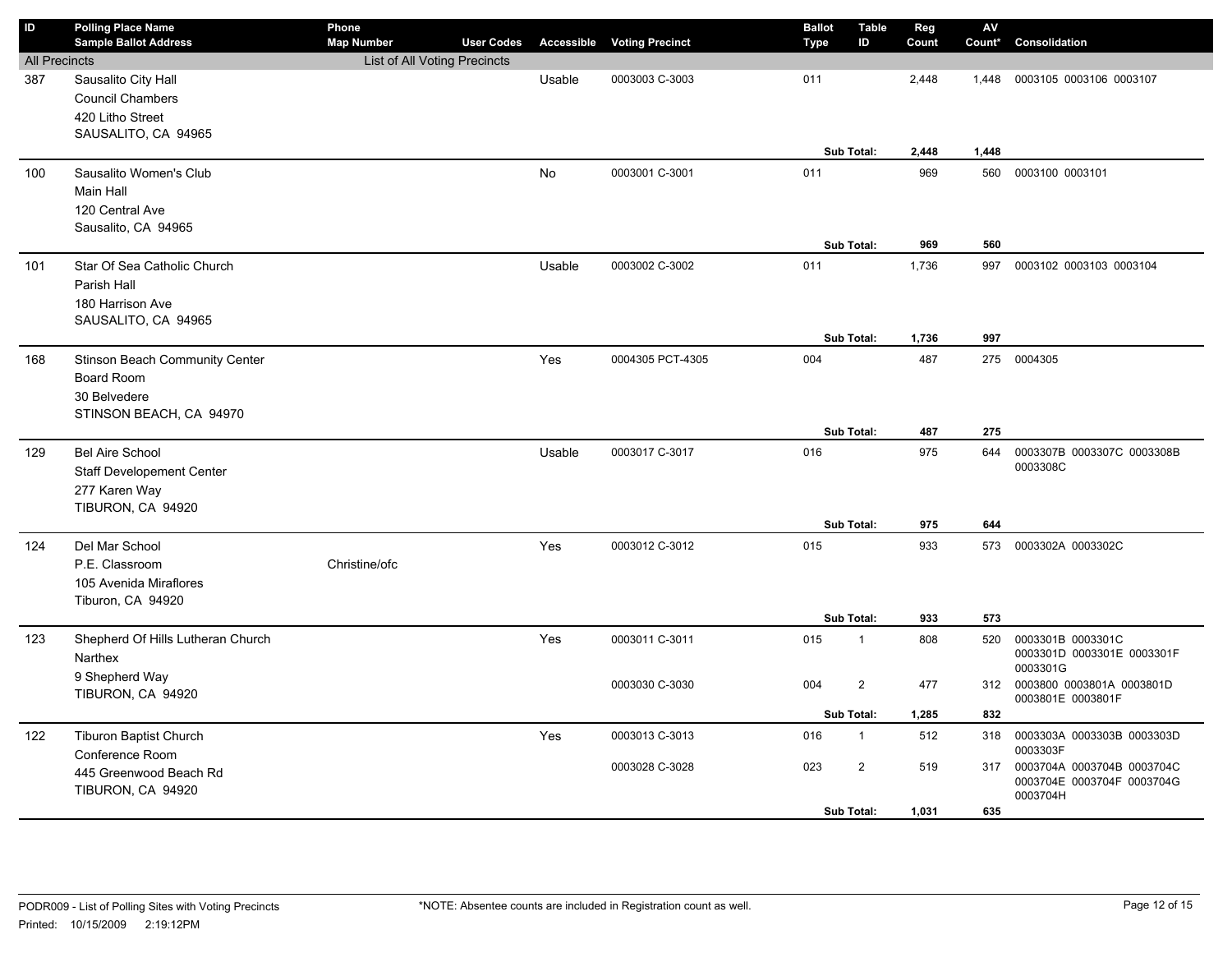| ID                   | <b>Polling Place Name</b><br><b>Sample Ballot Address</b> | Phone<br><b>Map Number</b>   | <b>User Codes</b> | Accessible | <b>Voting Precinct</b> | <b>Ballot</b><br>Type | Table<br>ID | Reg<br>Count | AV<br>Count* | Consolidation                                            |
|----------------------|-----------------------------------------------------------|------------------------------|-------------------|------------|------------------------|-----------------------|-------------|--------------|--------------|----------------------------------------------------------|
| <b>All Precincts</b> |                                                           | List of All Voting Precincts |                   |            |                        |                       |             |              |              |                                                          |
| 335                  | <b>Tiburon Town Hall</b>                                  |                              |                   | Yes        | 0003015 C-3015         | 014                   |             | 2,247        | 1,396        | 0003304 0003305C 0003306                                 |
|                      | <b>Council Chambers</b>                                   |                              |                   |            |                        |                       |             |              |              |                                                          |
|                      | 1505 Tiburon Blvd                                         |                              |                   |            |                        |                       |             |              |              |                                                          |
|                      | Tiburon, CA 94920                                         |                              |                   |            |                        |                       |             |              |              |                                                          |
|                      |                                                           |                              |                   |            |                        |                       | Sub Total:  | 2,247        | 1,396        |                                                          |
| 407                  | <b>Tomales Regional History Center</b>                    |                              |                   | Yes        | 0004003 C-4003         | 025                   |             | 432          | 289          | 0004101B 0004101C                                        |
|                      | Downstairs Meeting Room                                   |                              |                   |            |                        |                       |             |              |              | 0004101D 0004101E 0004101F<br>0004101G 0004101H 0004101I |
|                      | 26701 State Route 1                                       |                              |                   |            |                        |                       |             |              |              |                                                          |
|                      | Tomales, CA 94971-0262                                    |                              |                   |            |                        |                       |             |              |              |                                                          |
|                      |                                                           |                              |                   |            |                        |                       | Sub Total:  | 432          | 289          |                                                          |
| 172                  | Woodacre Improvement Club                                 |                              |                   | Yes        | 0004017 C-4017         | 033                   |             | 1,141        | 578          | 0004402A 0004402B 0004402C                               |
|                      | Large Room                                                |                              |                   |            |                        |                       |             |              |              | 0004403                                                  |
|                      | 1 Garden Way                                              |                              |                   |            |                        |                       |             |              |              |                                                          |
|                      | WOODACRE, CA 94973                                        |                              |                   |            |                        |                       |             |              |              |                                                          |
|                      |                                                           |                              |                   |            |                        |                       | Sub Total:  | 1,141        | 578          |                                                          |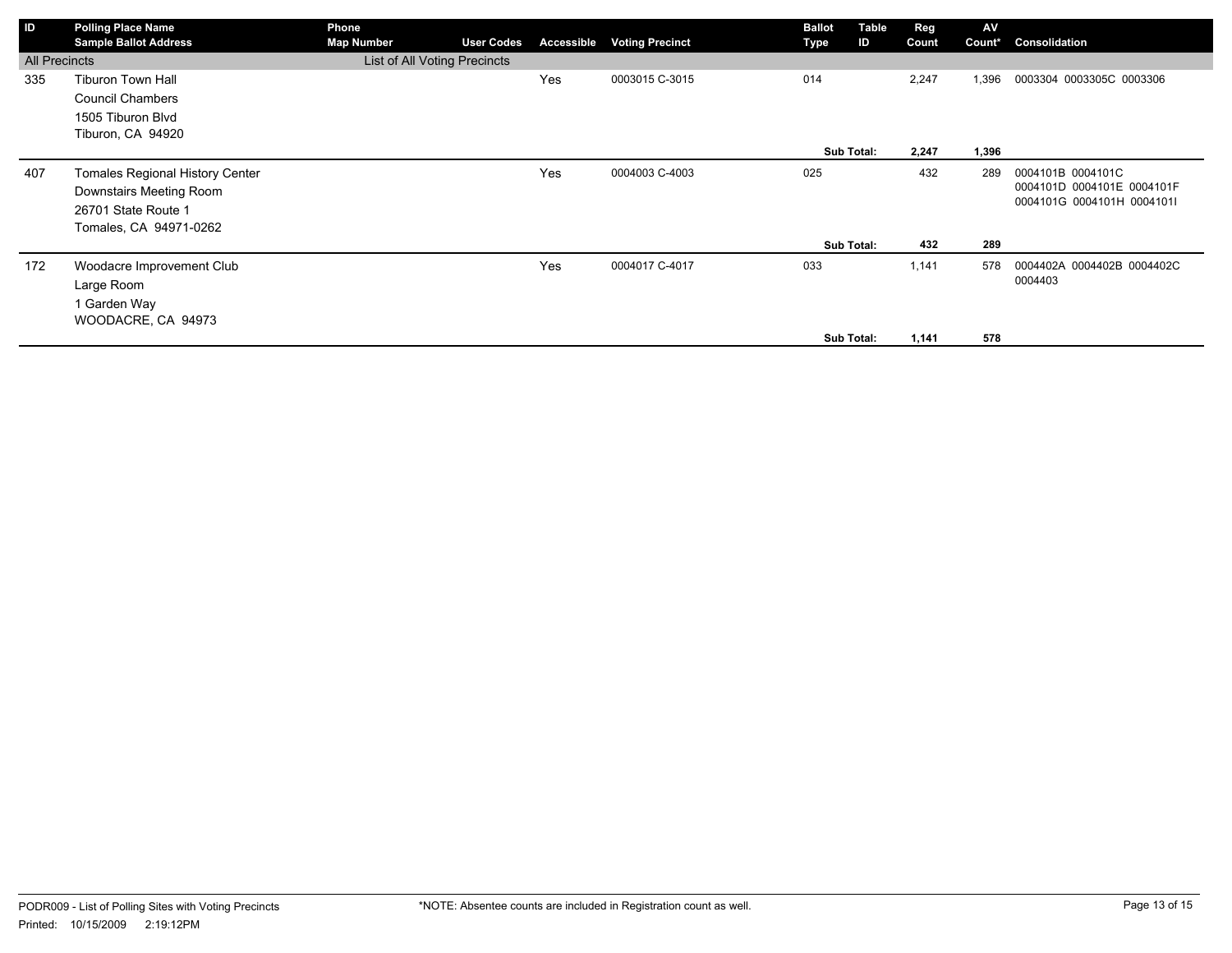| <b>IID</b>                     | <b>Polling Place Name</b><br><b>Sample Ballot Address</b> | Phone<br><b>Map Number</b> |  |  | User Codes Accessible Voting Precinct | <b>Ballot</b><br>Type <sup>1</sup> | Table<br>ID | Reg<br>Count | AV     | <b>Count*</b> Consolidation |
|--------------------------------|-----------------------------------------------------------|----------------------------|--|--|---------------------------------------|------------------------------------|-------------|--------------|--------|-----------------------------|
| Total Selected Poll Sites: 104 |                                                           |                            |  |  |                                       | <b>Grand Total:</b>                |             | 144.818      | 83,809 |                             |
|                                | <b>Total Selected Voting Precincts: 130</b>               |                            |  |  |                                       |                                    |             |              |        |                             |

**Total Unassigned Voting Precincts: 0**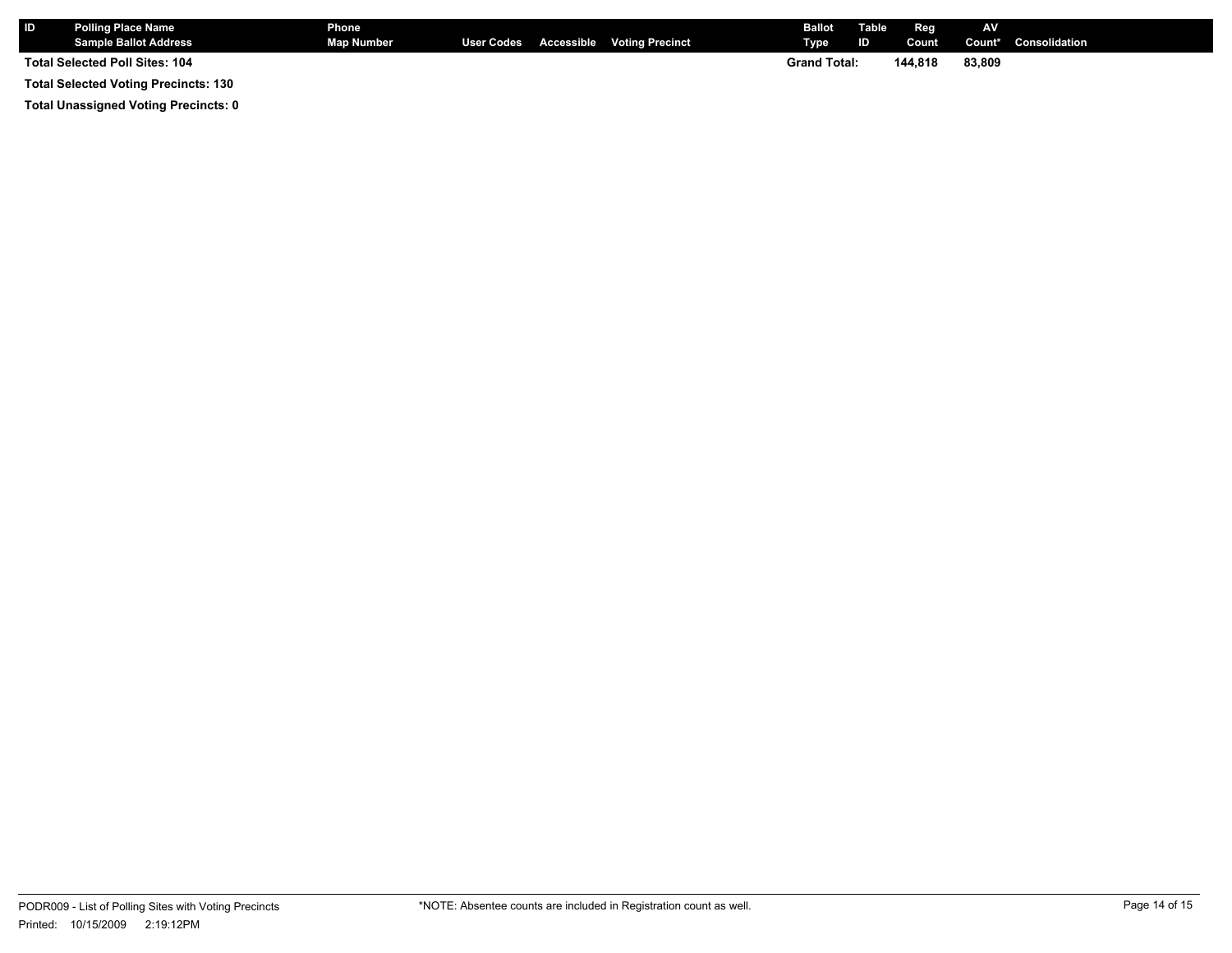| ID                            | <b>Polling Place Name</b><br><b>Sample Ballot Address</b> | Phone<br><b>Map Number</b> | <b>User Codes</b> | <b>Accessible Voting Precinct</b> | <b>Ballot</b><br><b>Type</b> | <b>Table</b><br>Reg<br>ID<br>Count | AV<br>Count* | Consolidation |  |
|-------------------------------|-----------------------------------------------------------|----------------------------|-------------------|-----------------------------------|------------------------------|------------------------------------|--------------|---------------|--|
| <b>Mail Ballot Precincts:</b> |                                                           |                            |                   |                                   |                              |                                    |              |               |  |
| 0001009                       | M-1009                                                    | BT: 001                    |                   |                                   |                              |                                    |              |               |  |
| 0001019                       | M-1019                                                    | BT: 004                    |                   |                                   |                              |                                    |              |               |  |
| 0001024                       | M-1024                                                    | BT: 003                    |                   |                                   |                              |                                    |              |               |  |
| 0002016                       | M-2016                                                    | BT: 004                    |                   |                                   |                              |                                    |              |               |  |
| 0002018                       | M-2018                                                    | BT: 004                    |                   |                                   |                              |                                    |              |               |  |
| 0002020                       | M-2020                                                    | BT: 004                    |                   |                                   |                              |                                    |              |               |  |
| 0003009                       | M-3009                                                    | BT: 013                    |                   |                                   |                              |                                    |              |               |  |
| 0003010                       | M-3010                                                    | BT: 014                    |                   |                                   |                              |                                    |              |               |  |
| 0003014                       | M-3014                                                    | BT: 015                    |                   |                                   |                              |                                    |              |               |  |
| 0003016                       | M-3016                                                    | BT: 017                    |                   |                                   |                              |                                    |              |               |  |
| 0003022                       | M-3022                                                    | BT: 020                    |                   |                                   |                              |                                    |              |               |  |
| 0003027                       | M-3027                                                    | BT: 023                    |                   |                                   |                              |                                    |              |               |  |
| 0003029                       | M-3029                                                    | BT: 024                    |                   |                                   |                              |                                    |              |               |  |
| 0003031                       | M-3031                                                    | BT: 018                    |                   |                                   |                              |                                    |              |               |  |
| 0004002                       | M-4002                                                    | BT: 026                    |                   |                                   |                              |                                    |              |               |  |
| 0004004                       | M-4004                                                    | BT: 025                    |                   |                                   |                              |                                    |              |               |  |
| 0004005                       | M-4005                                                    | BT: 027                    |                   |                                   |                              |                                    |              |               |  |
| 0004007                       | M-4007                                                    | BT: 012                    |                   |                                   |                              |                                    |              |               |  |
| 0004010                       | M-4010                                                    | BT: 030                    |                   |                                   |                              |                                    |              |               |  |
| 0004011                       | M-4011                                                    | BT: 031                    |                   |                                   |                              |                                    |              |               |  |
| 0004012                       | M-4012                                                    | BT: 019                    |                   |                                   |                              |                                    |              |               |  |
| 0004014                       | M-4014                                                    | BT: 004                    |                   |                                   |                              |                                    |              |               |  |
| 0004018                       | M-4018                                                    | BT: 034                    |                   |                                   |                              |                                    |              |               |  |
| 0004025                       | M-4025                                                    | BT: 007                    |                   |                                   |                              |                                    |              |               |  |
| 0004026                       | M-4026                                                    | BT: 004                    |                   |                                   |                              |                                    |              |               |  |
| 0004027                       | M-4027                                                    | BT: 038                    |                   |                                   |                              |                                    |              |               |  |
| 0005001                       | M-5001                                                    | BT: 034                    |                   |                                   |                              |                                    |              |               |  |
| 0005012                       | M-5012                                                    | BT: 035                    |                   |                                   |                              |                                    |              |               |  |
| 0005021                       | M-5021                                                    | BT: 034                    |                   |                                   |                              |                                    |              |               |  |
| 0005023                       | M-5023                                                    | BT: 028                    |                   |                                   |                              |                                    |              |               |  |
| 0005024                       | M-5024                                                    | BT: 004                    |                   |                                   |                              |                                    |              |               |  |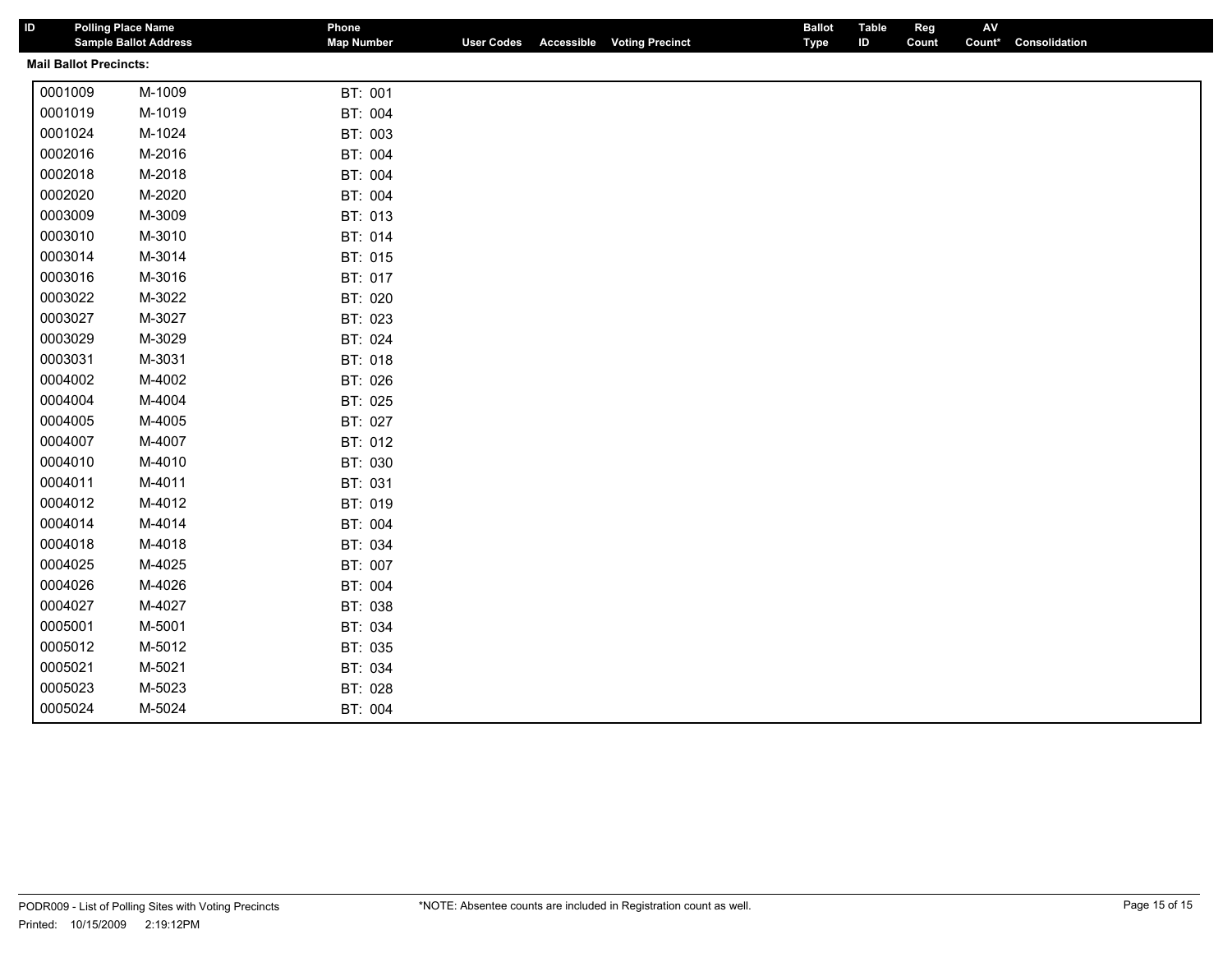|                      |        |             |                          |                                  |                 | <b>Mail Ballot Precinct List</b>       |        |             |                |                    |                      |
|----------------------|--------|-------------|--------------------------|----------------------------------|-----------------|----------------------------------------|--------|-------------|----------------|--------------------|----------------------|
|                      |        |             |                          |                                  |                 | Uniform District Election - 11/03/2009 |        |             |                |                    |                      |
| Mail Ballot Precinct |        |             | Precinct                 | <b>Ballot Type</b>               | Registration    | Mail Ballot Precinct                   |        |             | Precinct       | <b>Ballot Type</b> | Registration         |
| 0001009 M-1009       |        |             | 0001116-A                | 1                                | 3               |                                        |        | Num Pcts:   | $\sim$ 1       | Total Reg:         | 230                  |
|                      |        | Num Pcts: 1 |                          | Total Req:                       | $\mathbf{3}$    | 0003029 M-3029                         |        |             | 0003704-D      | 24                 | 264                  |
| 0001019 M-1019       |        | 0001504-I   |                          | $\overline{4}$                   | 5               |                                        |        | Num Pcts: 1 |                | Total Reg:         | 264                  |
|                      |        |             | 0001504-J                | $\overline{4}$                   | $\mathbf 0$     | 0003031 M-3031                         |        |             | 0003801-B      | 18                 | 123                  |
|                      |        |             | 0001504-K                | 4                                | 12              |                                        |        |             | 0003801-C      | 18                 | 70                   |
|                      |        |             | 0001504-L                | 4                                | 5               |                                        |        | Num Pcts:   | $\overline{2}$ | Total Reg:         | 193                  |
|                      |        |             | 0001605-C                | 4                                | 5               | 0004002 M-4002                         |        |             | 0004101-A      | 26                 | 139                  |
|                      |        |             | 0001607-B                | $\overline{4}$                   | $\mathbf{1}$    |                                        |        | Num Pcts:   | $\overline{1}$ | Total Reg:         | 139                  |
|                      |        |             | 0001701-B                | 4                                | 12<br>6         | 0004004                                | M-4004 |             | 0004104        | 25                 | 150                  |
|                      |        |             | 0001701-C<br>0001701-D   | $\overline{4}$<br>$\overline{4}$ | 0               |                                        |        | Num Pcts: 1 |                | Total Reg:         | 150                  |
|                      |        |             |                          |                                  |                 | 0004005                                | M-4005 |             | 0004201-C      | 27                 | 6                    |
|                      |        | Num Pcts:   | $\overline{\phantom{a}}$ | Total Reg:                       | 46              |                                        |        |             | 0004202-A      | 27                 | 39                   |
| 0001024 M-1024       |        |             | 0001607-A                | $3^{\circ}$                      | 3               |                                        |        |             | 0004202-C      | 27                 | 2                    |
|                      |        | Num Pcts: 1 |                          | Total Reg:                       | $\mathbf{3}$    |                                        |        |             | 0004203-A      | 27                 | 181                  |
| 0002016              | M-2016 |             | 0002602-A                | $\overline{4}$                   | $\mathbf{0}$    |                                        |        | Num Pcts:   | 4              | Total Reg:         | 228                  |
|                      |        | 0002603     |                          | 4                                | 142             | 0004007 M-4007                         |        |             | 0004250        | $12 \overline{ }$  | 41                   |
|                      |        | Num Pcts:   | $\overline{\mathbf{2}}$  | Total Reg:                       | 142             |                                        |        |             |                |                    |                      |
| 0002018              | M-2018 | 0002700     |                          | 4                                | 146             |                                        |        | Num Pcts: 1 | 0004301-D      | Total Reg:         | 41                   |
|                      |        | Num Pcts: 1 |                          | Total Reg:                       | 146             | 0004010 M-4010                         |        |             | 0004301-E      | 30<br>30           | 18<br>$\overline{2}$ |
| 0002020              | M-2020 | 0002802     |                          | 4                                | 259             |                                        |        |             | 0004301-F      | 30                 | 2                    |
|                      |        | 0002803     |                          | $\overline{4}$                   | 0               |                                        |        |             |                |                    |                      |
|                      |        | Num Pcts: 2 |                          | Total Reg:                       | 259             |                                        |        | Num Pcts:   | $\mathbf{3}$   | Total Reg:         | 22                   |
| 0003009              | M-3009 |             | 0003211-B                | 13                               | 11              | 0004011 M-4011                         |        |             | 0004301-H      | 31                 | 10                   |
|                      |        | Num Pcts: 1 |                          | Total Reg:                       | 11              |                                        |        | Num Pcts:   | $\mathbf{1}$   | Total Reg:         | 10                   |
| 0003010 M-3010       |        |             | 0003301-A                | 14                               | 48              | 0004012 M-4012                         |        |             | 0004302-A      | 19                 | 68                   |
|                      |        |             | 0003302-B                | 14                               | 48              |                                        |        | Num Pcts:   | $\sim$ 1       | <b>Total Reg:</b>  | 68                   |
|                      |        | Num Pcts: 2 |                          | Total Reg:                       | 96              | 0004014 M-4014                         |        |             | 0004306-A      | $\overline{4}$     | $\overline{4}$       |
| 0003014 M-3014       |        |             | 0003303-C                | 15                               | 116             |                                        |        |             | 0004306-E      | 4                  | 136                  |
|                      |        |             | 0003303-E                | 15                               | $\mathbf 0$     |                                        |        |             | 0004306-F      | $\overline{4}$     | $\mathbf{1}$         |
|                      |        |             | 0003305-A                | 15                               | $\mathbf{1}$    |                                        |        |             | 0004306-G      | 4                  | 5                    |
|                      |        |             | 0003305-B                | 15                               | $5\phantom{.0}$ |                                        |        |             | 0004402-D      | $\overline{4}$     | 5                    |
|                      |        | Num Pcts:   | $\overline{\mathbf{4}}$  | Total Reg:                       | 122             |                                        |        | Num Pcts:   | 5              | Total Reg:         | 151                  |
| 0003016 M-3016       |        |             | 0003307-A                | 17                               | 61              | 0004018                                | M-4018 |             | 0004501-A      | 34                 | $\mathbf{1}$         |
|                      |        |             | 0003307-D                | 17                               | 53              |                                        |        |             | 0004502-A      | 34                 | 5                    |
|                      |        |             | 0003308-A                | 17                               | 0               |                                        |        | Num Pcts:   | $\overline{2}$ | Total Reg:         | 6                    |
|                      |        |             | 0003308-D                | 17                               | $\mathbf 0$     | 0004025 M-4025                         |        |             | 0004803        | $7^{\circ}$        | 0                    |
|                      |        | Num Pcts: 4 |                          | Total Reg:                       | 114             |                                        |        | Num Pcts:   | $\blacksquare$ | Total Reg:         | $\mathbf 0$          |
| 0003022 M-3022       |        |             | 0003600-A                | 20                               | $\overline{7}$  | 0004026 M-4026                         |        |             | 0004901        | 4                  | 140                  |
|                      |        |             | 0003600-B                | 20                               | 71              |                                        |        | Num Pcts: 1 |                | Total Reg:         | 140                  |
|                      |        |             | 0003602-A                | 20                               | 53              | 0004027 M-4027                         |        |             | 0004902        | 38                 | 102                  |
|                      |        | Num Pcts: 3 |                          | Total Reg:                       | 131             |                                        |        | Num Pcts:   | $\mathbf{1}$   | Total Reg:         | 102                  |
| 0003027 M-3027       |        | 0003702     |                          | 23                               | 230             |                                        |        |             |                |                    |                      |
|                      |        |             |                          |                                  |                 |                                        |        |             |                |                    |                      |